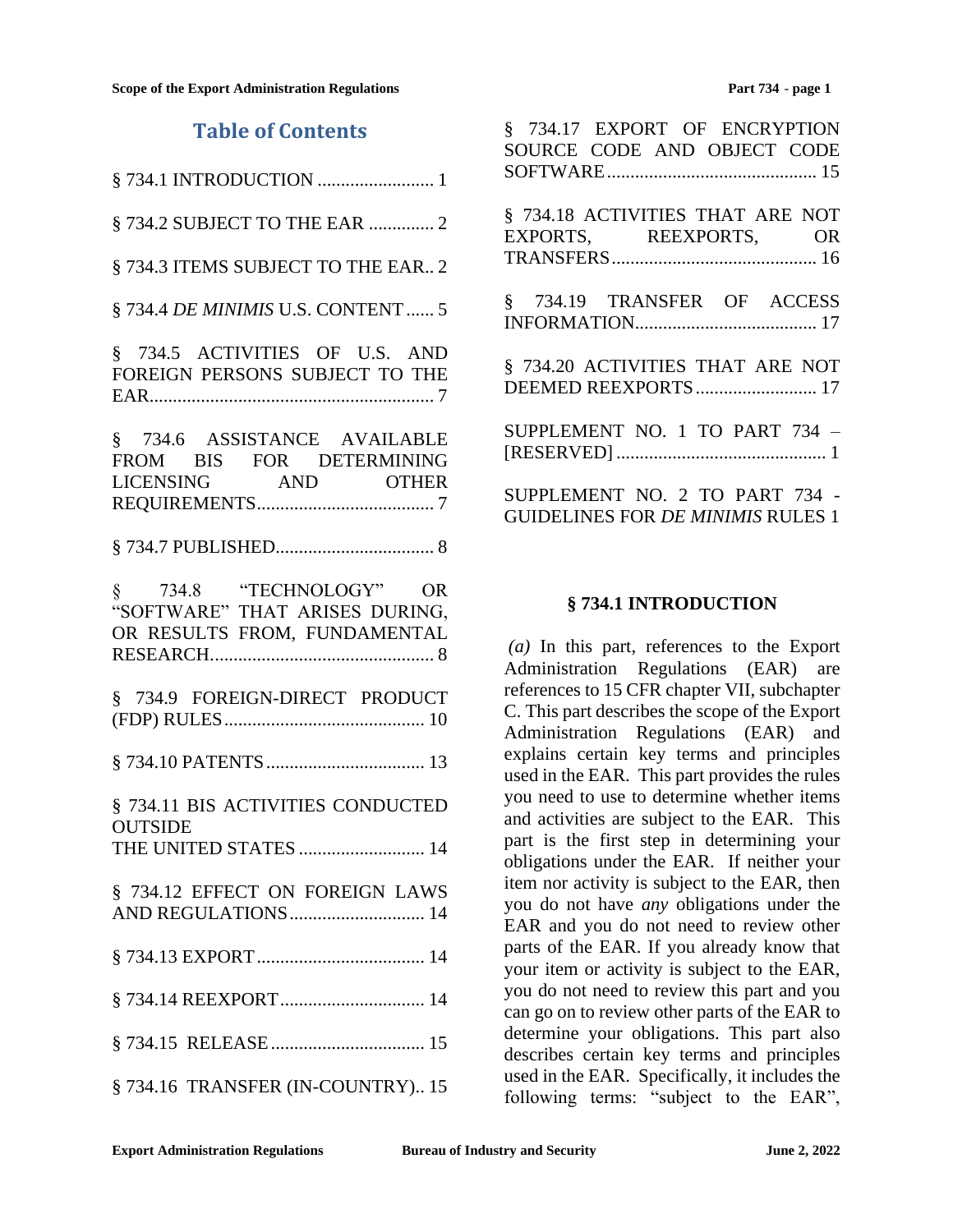"items subject to the EAR", "export", and "reexport". These and other terms are also included in part 772 of the EAR, Definitions of Terms, and you should consult part 772 of the EAR for the meaning of terms used in the EAR. Finally, this part makes clear that compliance with the EAR does not relieve any obligations imposed under foreign laws.

*(b)* This part does not address any of the provisions set forth in part 760 of the EAR, Restrictive Trade Practices or Boycotts.

*(c)* This part does not define the scope of legal authority to regulate exports, including reexports, or activities found in the Export Administration Act and other statutes. What this part does do is set forth the extent to which such legal authority has been exercised through the EAR.

## <span id="page-1-0"></span>**§ 734.2 SUBJECT TO THE EAR**

## *(a) Subject to the EAR - Definition*

**(1)** "*Subject to the EAR*" is a term used in the EAR to describe those items and activities over which BIS exercises regulatory jurisdiction under the EAR. Conversely, items and activities that are not subject to the EAR are outside the regulatory jurisdiction of the EAR and are not affected by these regulations. The items and activities subject to the EAR are described in §§ 734.2 through 734.5 and 734.9 of this part. You should review the Commerce Control List (CCL) and any applicable parts of the EAR to determine whether an item or activity is subject to the EAR. However, if you need help in determining whether an item or activity is subject to the EAR, see § 734.6 of this part. Publicly available technology and software not subject to the EAR are described in §§ 734.7, 734.8, 734.10, and supplement no. 1 to this part.

**(2)** Items and activities subject to the EAR may also be controlled under export-related programs administered by other agencies. Items and activities subject to the EAR are not necessarily exempted from the control programs of other agencies. Although BIS and other agencies that maintain controls for national security and foreign policy reasons try to minimize overlapping jurisdiction, you should be aware that in some instances you may have to comply with more than one regulatory program.

**(3)** The term "subject to the EAR" should not be confused with licensing or other requirements imposed in other parts of the EAR. Just because an item or activity is subject to the EAR does not mean that a license or other requirement automatically applies. A license or other requirement applies only in those cases where other parts of the EAR impose a licensing or other requirement on such items or activities.

## *(b) [Reserved]*

## <span id="page-1-1"></span>**§ 734.3 ITEMS SUBJECT TO THE EAR**

*(a)* Except for items excluded in paragraph (b) of this section, the following items are subject to the EAR:

**(1)** All items in the United States, including in a U.S. Foreign Trade Zone or moving intransit through the United States from one foreign country to another;

**(2)** All U.S. origin items wherever located;

**(3)** Foreign-made commodities that incorporate controlled U.S.-origin commodities, foreignmade commodities that are 'bundled' with controlled U.S.-origin software, foreign-made software that is commingled with controlled U.S.-origin software, and foreign-made technology that is commingled with controlled U.S.-origin technology: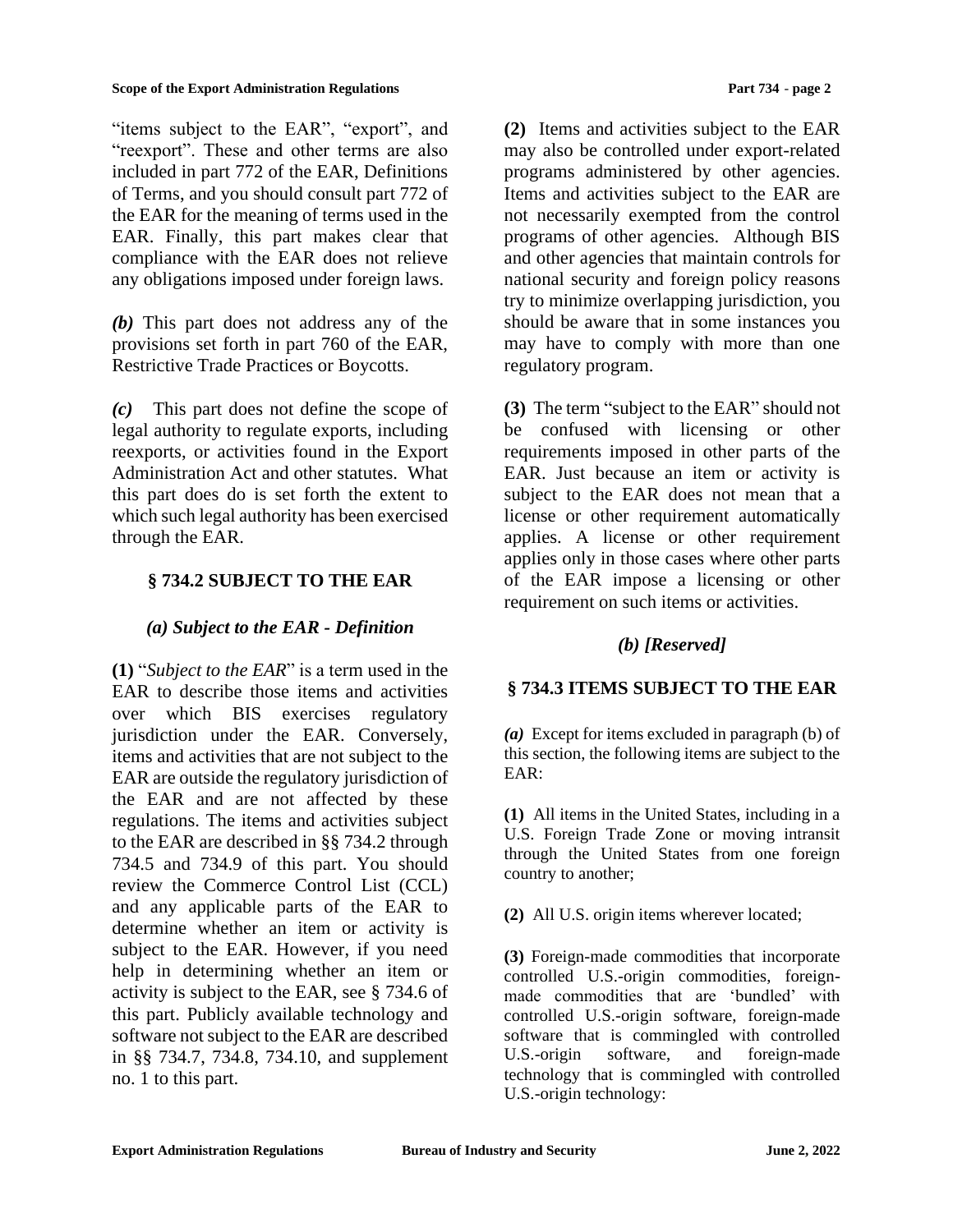(i) In any quantity, as described in  $\S$  734.4(a) of this part; or

(ii) In quantities exceeding the *de minimis*  levels, as described in §§ 734.4(c) or 734.4(d) of this part;

**(4)** Certain foreign-produced "direct products" of specified "technology" and "software," as described in  $\S$  736.2(b)(3) of the EAR; and

**NOTE** *to paragraph (a)(4)***:** *Certain foreign-manufactured items developed or produced from U.S.-origin encryption items exported pursuant to License Exception ENC are subject to the EAR. See §740.17(a) of the EAR.*

**(5)** Certain foreign-produced "direct products" of a complete plant or any major component of a plant as described in § 736.2(b)(3) of the EAR.

### *(b)**The following are not subject to the EAR:*

**(1)** Items that are exclusively controlled for export or reexport by the following departments and agencies of the U.S. Government which regulate exports or reexports for national security or foreign policy purposes:

(i) *Department of State*. The International Traffic in Arms Regulations (22 CFR part 121) administered by the Directorate of Defense Trade Controls relate to defense articles and defense services on the U.S. Munitions List (22 CFR part 121). Section 38 of the Arms Export Control Act  $(22 \text{ U.S.C. } 2778)$ . (Also see paragraph  $(b)(1)(vi)$ ) of this section).

*Note to paragraph (b)(1)(i): If a defense article or service is controlled by the U.S. Munitions List set forth in the International Traffic in Arms Regulations, its export and temporary import is regulated by the Department of State. The President has delegated the authority to control defense articles and services for purposes of permanent import to the Attorney General. The* 

*defense articles and services controlled by the Secretary of State and the Attorney General collectively comprise the U.S. Munitions List under the Arms Export Control Act (AECA). As the Attorney General exercises independent delegated authority to designate defense articles and services for purposes of permanent import controls, the permanent import control list administered by the Department of Justice has been separately labeled the U.S. Munitions Import List (27 CFR Part 447) to distinguish it from the list set out in the International Traffic in Arms Regulations. In carrying out the functions delegated to the Attorney General pursuant to the AECA, the Attorney General shall be guided by the views of the Secretary of State on matters affecting world peace, and the external security and foreign policy of the United States.* 

(ii) *Treasury Department, Office of Foreign Assets Control (OFAC)*. Regulations administered by OFAC implement broad controls and embargo transactions with certain foreign countries. These regulations include controls on exports and reexports to certain countries (31 CFR chapter V). Trading with the Enemy Act (50 U.S.C. app. section 1 *et seq.*), and International Emergency Economic Powers Act (50 U.S.C. 1701, *et seq.*)

(iii) *U.S. Nuclear Regulatory Commission (NRC)*. Regulations administered by NRC control the export and reexport of commodities related to nuclear reactor vessels (10 CFR part 110). Atomic Energy Act of 1954, as amended (42 U.S.C. part 2011 *et seq*.).

(iv) *Department of Energy (DOE)*. Regulations administered by DOE control the export and reexport of technology related to the production of special nuclear materials (10 CFR part 810). Atomic Energy Act of 1954, as amended (42 U.S.C. section 2011 *et seq*.).

(v) *Patent and Trademark Office (PTO)*. Regulations administered by PTO provide for the export to a foreign country of unclassified technology in the form of a patent application or an amendment, modification, or supplement thereto or division thereof (37 CFR part 5). BIS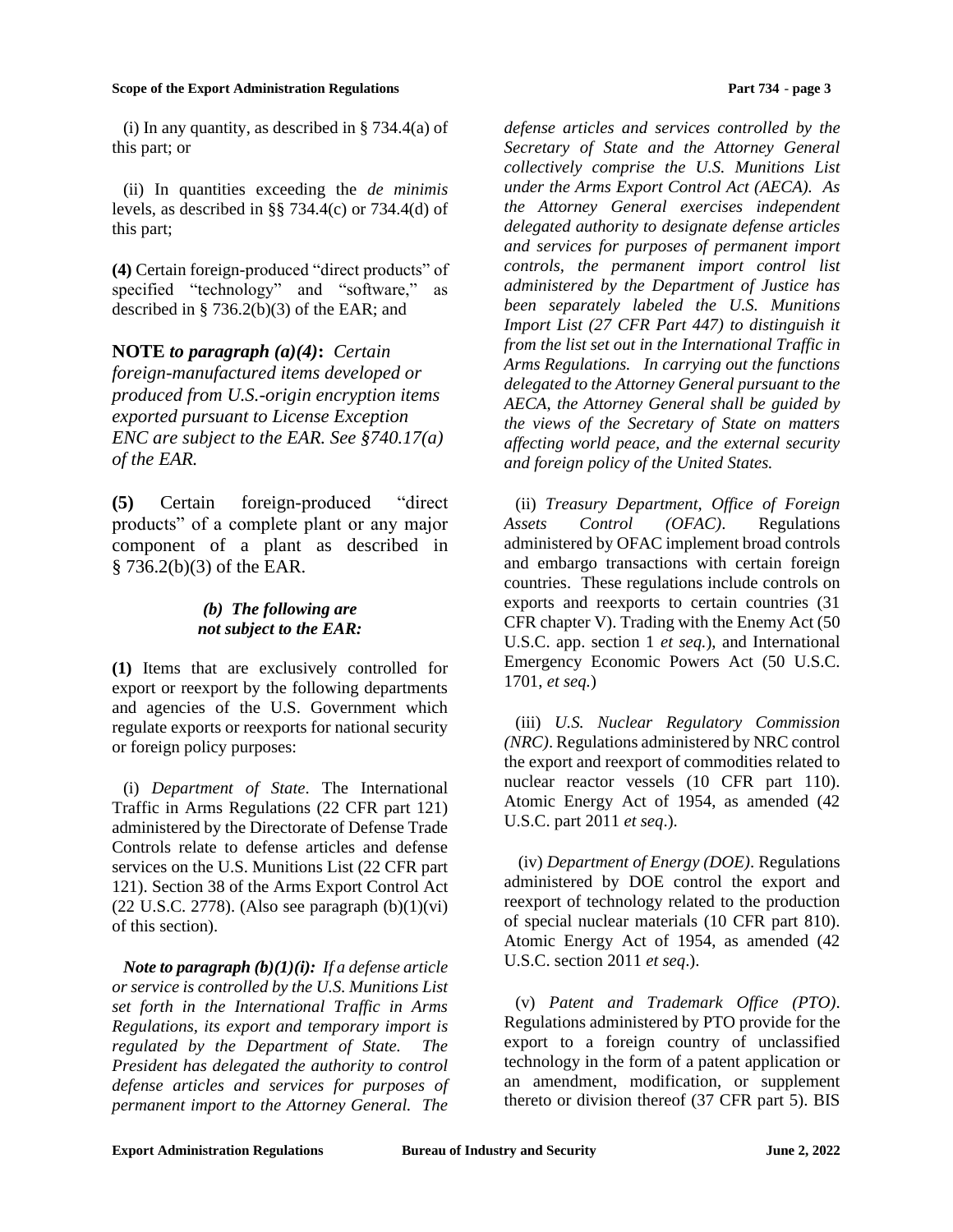has delegated authority under the Export Administration Act to the PTO to approve exports and reexports of such technology which is subject to the EAR. Exports and reexports of such technology not approved under PTO regulations must comply with the EAR.

(vi) *Department of Defense (DoD) and Department of State Foreign Military Sales (FMS) Program.* Items that are subject to the EAR that are sold, leased or loaned by the Department of Defense to a foreign country or international organization under the FMS Program of the Arms Export Control Act pursuant to a Letter of Offer and Acceptance (LOA) authorizing such transfers are *not* "subject to the EAR," but rather, are subject to the authority of the Arms Export Control Act.

**(2)** Prerecorded phonograph records reproducing in whole or in part, the content of printed books, pamphlets, and miscellaneous publications, including newspapers and periodicals; printed books, pamphlets, and miscellaneous publications including bound newspapers and periodicals; children's picture and painting books; newspaper and periodicals, unbound, excluding waste; music books; sheet music; calendars and calendar blocks, paper; maps, hydrographical charts, atlases, gazetteers, globe covers, and globes (terrestrial and celestial); exposed and developed microfilm reproducing, in whole or in part, the content of any of the above; exposed and developed motion picture film and soundtrack; and advertising printed matter exclusively related thereto.

- **(3)** Information and "software" that:
	- (i) Are published, as described in § 734.7;

(ii) Arise during, or result from, fundamental research, as described in § 734.8;

(iii) Are released by instruction in a catalog course or associated teaching laboratory of an academic institution;

(iv) Appear in patents or open (published) patent applications available from or at any patent office, unless covered by an invention secrecy order, or are otherwise patent information as described in § 734.10;

(v) Are non-proprietary system descriptions; or

(vi) Are telemetry data as defined in Note 2 to Category 9, Product Group E (see Supplement No. 1 to part 774 of the EAR).

*NOTE TO PARAGRAPHS (b)(2) AND (b)(3): A printed book or other printed material setting forth encryption source code is not itself subject to the EAR (see § 734.3(b)(2)). However, notwithstanding § 734.3(b)(2), encryption source code in electronic form or media (e.g., computer diskette or CD ROM) remains subject to the EAR (see § 734.17)). Publicly available encryption object code "software" classified under ECCN 5D002 is not subject to the EAR when the corresponding source code meets the criteria specified in § 742.15(b) of the EAR.*

*NOTE TO PARAGRAPH (b)(3): Except as set forth in part 760 of this title, information that is not within the scope of the definition of "technology" (see § 772.1 of the EAR) is not subject to the EAR.*

*(c)* "Items subject to the EAR" consist of the items listed on the Commerce Control List (CCL) in part 774 of the EAR and all other items which meet the definition of that term. For ease of reference and classification purposes, items subject to the EAR which are not listed on the CCL are designated as "EAR99." Items subject to temporary CCL controls are classified under the ECCN 0Y521 series (i.e., 0A521, 0B521,  $0C521$ ,  $0D521$ , and  $0E521$ ) pursuant to § 742.6(a)(8) of the EAR, while a determination is made as to whether classification under a revised or new ECCN, or an EAR99 designation, is appropriate.

*(d)* Commodity classification determinations and advisory opinions issued by BIS are not, and may not be relied upon as, determinations that the items in question are "subject to the EAR," as described in §748.3 of the EAR.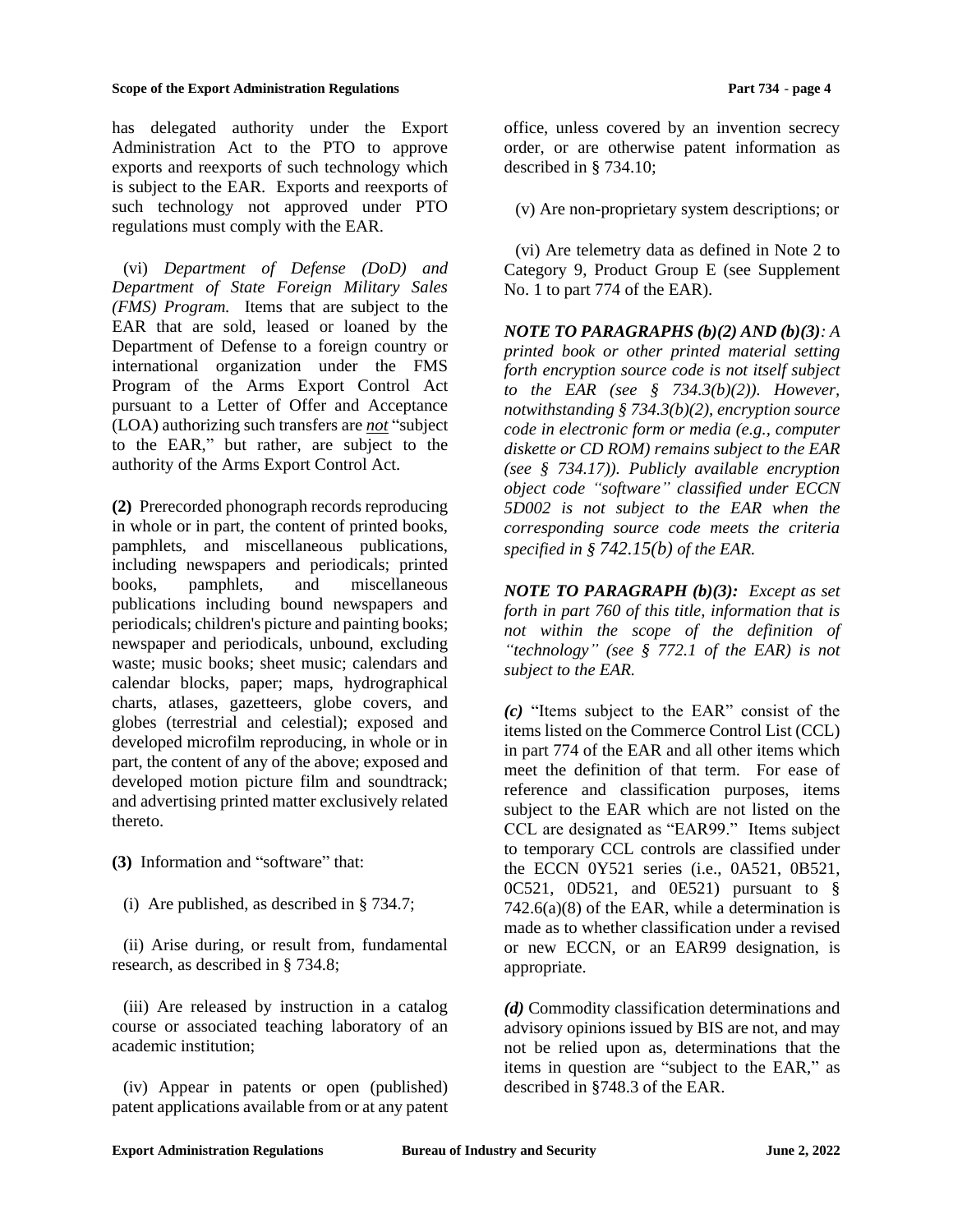*(e)* Items subject to the EAR may be exported, reexported, or transferred in country under licenses, agreements, or other approvals from the Department of State's Directorate of Defense Trade Controls pursuant to §§ 120.5(b) and 126.6(c) of the International Traffic in Arms Regulations (ITAR) (22 CFR 120.5(b) and  $126.6(c)$ ). Exports, reexports, or in-country transfers not in accordance with the terms and conditions of a license, agreement, or other approval under § 120.5(b) of the ITAR requires separate authorization from BIS. Exports, reexports, or in-country transfers of items subject to the EAR under a Foreign Military Sales case that exceed the scope of  $\S$  126.6(c) of the ITAR or the scope of actions made by the Department of State's Office of Regional Security and Arms Transfers require separate authorization from BIS.

## <span id="page-4-0"></span>**§ 734.4** *DE MINIMIS* **U.S. CONTENT**

## *(a) Items for which there is no de minimis level*

**(1)** There is no *de minimis* level for the export from a foreign country of a foreign-made computer with an Adjusted Peak Performance (APP) exceeding that listed in ECCN 4A003.b and containing U.S.-origin controlled semiconductors (other than memory circuits) classified under ECCN 3A001 to Computer Tier 3 destinations; or exceeding an APP listed in ECCN 4A994.b and containing U.S.-origin controlled semiconductors (other than memory circuits) classified under ECCN 3A001 or high speed interconnect devices (ECCN 4A994.j) to Cuba, Iran, North Korea, and Syria.

**(2)** Foreign produced encryption technology that incorporates U.S. origin encryption technology controlled by ECCN 5E002 is subject to the EAR regardless of the amount of U.S. origin content

## **(3)** [RESERVED]

**(4)** There is no *de minimis* level for U.S.-origin technology controlled by ECCN 9E003.a.1 through a.8, .h, .i, and .j. when redrawn, used, consulted, or otherwise commingled abroad.

**(5)** There is no *de minimis* level for foreign-made "military commodities" incorporating one or more of the commodities described in ECCN 0A919.a.1 when destined for a country listed in Country Group D:5 of Supplement No. 1 to part 740 of the EAR.

### **(6) 9x515 and "600 series"**

(i) There is no *de minimis* level for foreignmade items that incorporate U.S.-origin 9x515 or "600 series" items enumerated or otherwise described in paragraphs .a through .x of a 9x515 or "600 series" ECCN when destined for a country listed in Country Group D:5 of Supplement No. 1 to part 740 of the EAR.

(ii) There is no *de minimis* level for foreign-made items that incorporate U.S.-origin 9x515 or "600 series" .y items when destined for a country listed in Country Group E:1 or E:2 of Supplement No. 1 to part 740 of the EAR or for the People's Republic of China (PRC).

**(7)** Under certain rules issued by the Office of Foreign Assets Control, certain exports from abroad by U.S.-owned or controlled entities may be prohibited notwithstanding the *de minimis*  provisions of the EAR. In addition, the *de minimis* rules do not relieve U.S. persons of the obligation to refrain from supporting the proliferation of weapons of mass-destruction and missiles as provided in § 744.6 of the EAR.

*(b) Special requirements for certain Category 5, Part 2 items* Non-U.S.-made items that incorporate U.S.-origin items that are listed in this paragraph are subject to the EAR unless they meet the *de minimis* level and destination requirements of paragraph (c) or (d) of this section and the requirements of this paragraph.

**(1)** The U.S.-origin commodities or software, if controlled under ECCN 5A002, ECCN 5B002, equivalent or related software therefor classified under ECCN 5D002, and "cryptanalytic items" or digital forensics items (investigative tools) classified under ECCN 5A004 or 5D002, must have been: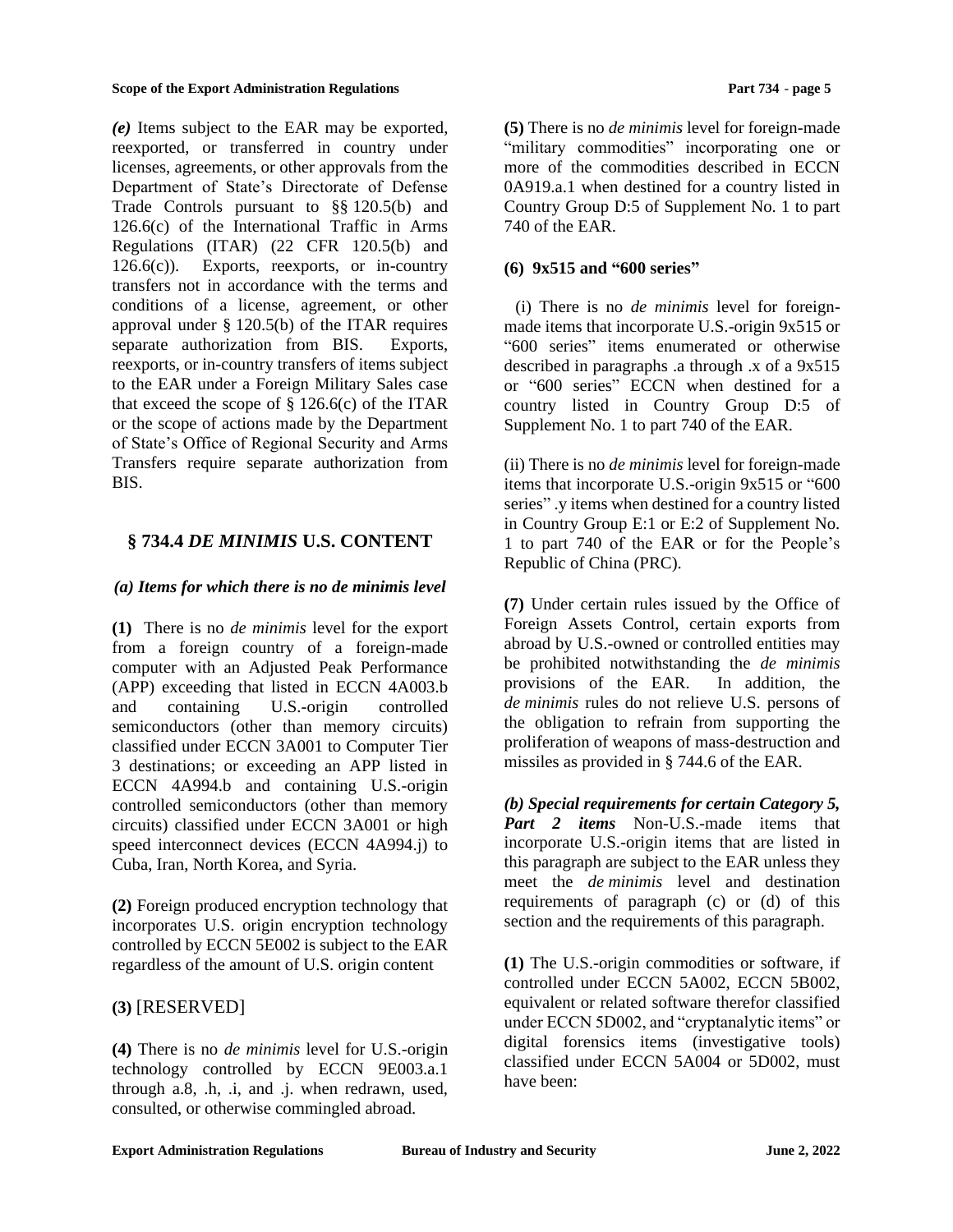(i) Publicly available encryption source code classified under ECCN 5D002 that has met the criteria specified in  $\S$  742.15(b), see  $\S$  734.3(b)(3) of the EAR. Such source code does not have to be counted as controlled U.S.-origin content in a de minimis calculation;

(ii) Authorized for License Exception ENC by BIS after classification pursuant to § 740.17(b)(3) of the EAR;

(iii) Authorized for License Exception ENC by BIS after classification pursuant to § 740.17(b)(2) of the EAR, and the non-U.S. made product will not be sent to any destination in Country Groups E:1 and E:2 in Supplement No. 1 to part 740 of the EAR; or

(iv) Authorized for License Exception ENC pursuant to  $\S$  740.17(b)(1) of the EAR.

**(2)** U.S.-origin encryption items classified under ECCNs 5A992.c, 5D992.c, or 5E992.b.

*NOTE to paragraph (b): See Supplement No. 2 to this part for de minimis calculation procedures and reporting requirements.*

### *(c) 10% De Minimis Rule*

Except as provided in paragraphs (a) and  $(b)(1)(iii)$  of this section and subject to the provisions of paragraphs  $(b)(1)(i)$ ,  $(b)(1)(ii)$  and (b)(2) of this section, the following reexports are not subject to the EAR when made to any country in the world. See Supplement No. 2 of this part for guidance on calculating values.

**(1**) Reexports of a foreign-made commodity incorporating controlled U.S.-origin commodities or 'bundled' with U.S.-origin software valued at 10% or less of the total value of the foreign-made commodity;

### *NOTES to paragraph (c)(1):*

*(1) U.S.-origin software is not eligible for the de minimis exclusion and is subject to the EAR when exported or reexported separately from (i.e., not bundled or incorporated with) the* 

#### *foreign-made item.*

*(2) For the purposes of this section, 'bundled' means software that is reexported together with the item and is configured for the item, but is not necessarily physically integrated into the item.* 

*(3) The de minimis exclusion under paragraph (c)(1) only applies to software that is listed on the Commerce Control List (CCL) and has a reason for control of anti-terrorism (AT) only or software that is designated as EAR99 (subject to the EAR, but not listed on the CCL). For all other software, an independent assessment of whether the software by itself is subject to the EAR must be performed.* 

**(2)** Reexports of foreign-made software incorporating controlled U.S.-origin software valued at 10% or less of the total value of the foreign-made software; or

**(3)** Reexports of foreign technology commingled with or drawn from controlled U.S.-origin technology valued at 10% or less of the total value of the foreign technology. Before you may rely upon the *de minimis* exclusion for foreignmade technology commingled with controlled U.S.-origin technology, you must file a one-time report. See Supplement No. 2 to part 734 for submission requirements.

#### *(d) 25% De Minimis Rule*

Except as provided in paragraph (a) of this section and subject to the provisions of paragraph (b) of this section, the following reexports are not subject to the EAR when made to countries other than those listed in Country Group E:1 or E:2 of supplement no. 1 to part 740 of the EAR. See supplement no. 2 to this part for guidance on calculating values.

**(1)** Reexports of a foreign-made commodity incorporating controlled U.S.-origin commodities or 'bundled' with U.S.-origin software valued at 25% or less of the total value of the foreign-made commodity;

*NOTES to paragraph (d)(1):*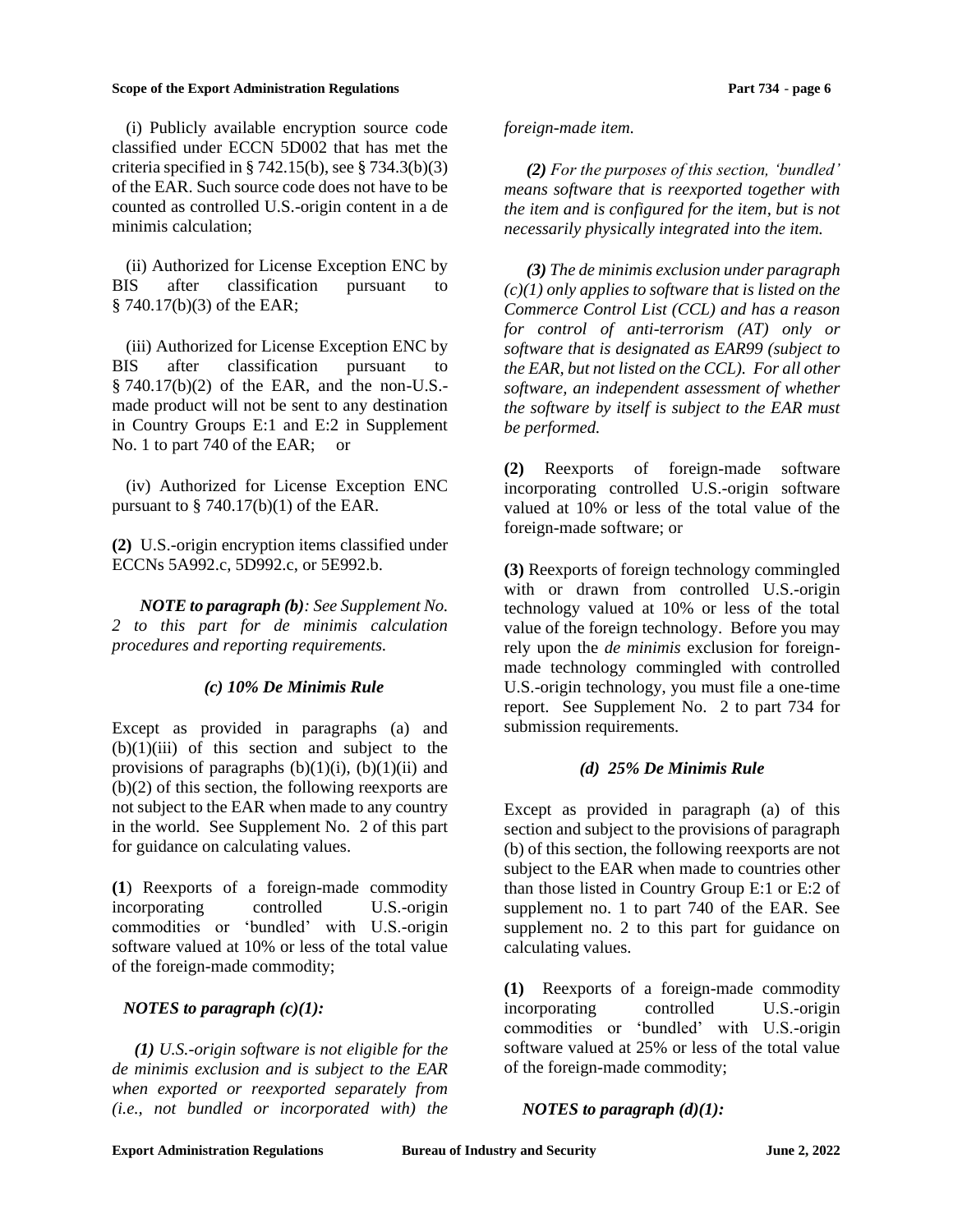*(1) U.S.-origin software is not eligible for the de minimis exclusion and is subject to the EAR when exported or reexported separately from (i.e., not bundled or incorporated with) the foreign-made item.* 

*(2) For the purposes of this section, 'bundled' means software that is reexported together with the item and is configured for the item, but is not necessarily physically integrated into the item.* 

*(3) The de minimis exclusion under paragraph (d)(1) only applies to software that is listed on the Commerce Control List (CCL) and has a reason for control of anti-terrorism (AT) only or software that is classified as EAR99 (subject to the EAR, but not listed on the CCL). For all other software, an independent assessment of whether the software by itself is subject to the EAR must be performed.* 

**(2)** Reexports of foreign-made software incorporating controlled U.S.-origin software valued at 25% or less of the total value of the foreign-made software; or

**(3)** Reexports of foreign technology commingled with or drawn from controlled U.S.-origin technology valued at 25% or less of the total value of the foreign technology. Before you may rely upon the *de minimis* exclusion for foreignmade technology commingled with controlled U.S.-origin technology, you must file a one-time report. See Supplement No. 2 to part 734 for submission requirements.

*(e)* You are responsible for making the necessary calculations to determine whether the *de minimis*  provisions apply to your situation. See Supplement No. 2 to part 734 for guidance regarding calculation of U.S. controlled content.

*(f)* See §770.3 of the EAR for principles that apply to commingled U.S.-origin technology and software.

### *(g) Recordkeeping requirement*

The method by which you determined the percentage of U.S. content in foreign software or technology must be documented and retained in your records in accordance with the recordkeeping requirements in part 762 of the EAR. Your records should indicate whether the values you used in your calculations are actual arms-length market prices or prices derived from comparable transactions or costs of production, overhead, and profit.

# <span id="page-6-0"></span>**§ 734.5 ACTIVITIES OF U.S. AND FOREIGN PERSONS SUBJECT TO THE EAR**

The following kinds of activities are subject to the EAR:

*(a*) Specific activities of "U.S. persons," wherever located, related to the proliferation of nuclear explosive devices, "missiles," chemical or biological weapons, whole plants for chemical weapons precursors, and certain militaryintelligence end uses and end users as described in § 744.6 of the EAR.

*(b)* Activities of U.S. or foreign persons prohibited by any order issued under the EAR, including a Denial Order issued pursuant to part 766 of the EAR.

# <span id="page-6-1"></span>**§ 734.6 ASSISTANCE AVAILABLE FROM BIS FOR DETERMINING LICENSING AND OTHER REQUIREMENTS**

*(a)* If you are not sure whether a commodity, software, technology, or activity "subject to the EAR" is subject to licensing or other requirements under the EAR, you may ask BIS for an advisory opinion or a commodity classification determination. In order to determine whether an item is "subject to the ITAR," you should review the ITAR's United States Munitions List (see 22 CFR §§ 120.3, 120.6 and 121.1). You may also submit a request to the Department of State, Directorate of Defense Trade Controls, for a formal jurisdictional determination regarding the commodity, software, technology, or activity at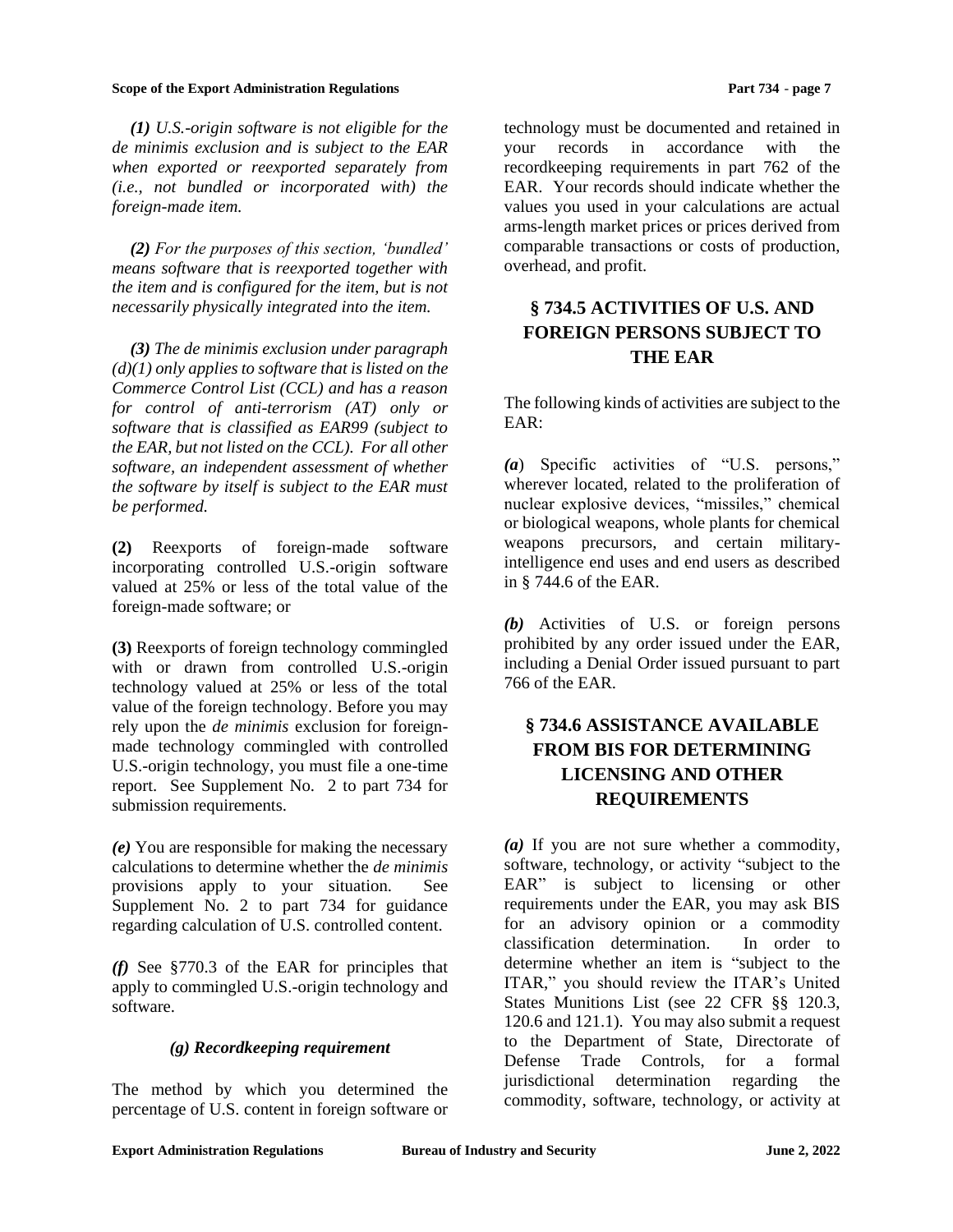issue; or in ITAR terms, the defense article, technical data or defense service at issue (see 22 CFR 120.4).

*(b)* As the agency responsible for administering the EAR, BIS is the only agency that has the responsibility for determining whether an item or activity is subject to the EAR and, if so, what licensing or other requirements apply under the EAR. Such a determination only affects EAR requirements, and does not affect the applicability of any other regulatory programs.

*(c)* If you need help in determining BIS licensing or other requirements, you may ask BIS for help by following the procedures described in §748.3 of the EAR.

## **§ 734.7 PUBLISHED**

<span id="page-7-0"></span>*(a)* Except as set forth in paragraphs (b) and (c) of this section, unclassified "technology" or "software" is "published," and is thus not "technology" or "software" subject to the EAR, when it has been made available to the public without restrictions upon its further dissemination such as through any of the following:

**(1)** Subscriptions available without restriction to any individual who desires to obtain or purchase the published information;

**(2)** Libraries or other public collections that are open and available to the public, and from which the public can obtain tangible or intangible documents;

**(3)** Unlimited distribution at a conference, meeting, seminar, trade show, or exhibition, generally accessible to the interested public;

**(4)** Public dissemination (*i.e.,* unlimited distribution) in any form (e.g., not necessarily in published form), including posting on the Internet on sites available to the public; or

**(5)** Submission of a written composition, manuscript, presentation, computer-readable dataset, formula, imagery, algorithms, or some other representation of knowledge with the intention that such information will be made publicly available if accepted for publication or presentation:

(i) To domestic or foreign co-authors, editors, or reviewers of journals, magazines, newspapers or trade publications;

(ii) To researchers conducting fundamental research; or

(iii) To organizers of open conferences or other open gatherings.

*(b)* Published encryption software classified under ECCN 5D002 remains subject to the EAR unless it is publicly available encryption object code software classified under ECCN 5D002 and the corresponding source code meets the criteria specified in § 742.15(b) of the EAR.

*(c)* The following remains subject to the EAR: "software" or "technology" for the production of a firearm, or firearm frame or receiver, controlled under ECCN 0A501, that is made available by posting on the internet in an electronic format, such as AMF or G-code, and is ready for insertion into a computer numerically controlled machine tool, additive manufacturing equipment, or any other equipment that makes use of the "software" or "technology" to produce the firearm frame or receiver or complete firearm.

# <span id="page-7-1"></span>**§ 734.8 "TECHNOLOGY" OR "SOFTWARE" THAT ARISES DURING, OR RESULTS FROM, FUNDAMENTAL RESEARCH.**

### *(a) Fundamental research*

"Technology" or "software" that arises during, or results from, fundamental research and is intended to be published is not subject to the EAR.

*NOTE 1 TO PARAGRAPH (a): This paragraph does not apply to "technology" or*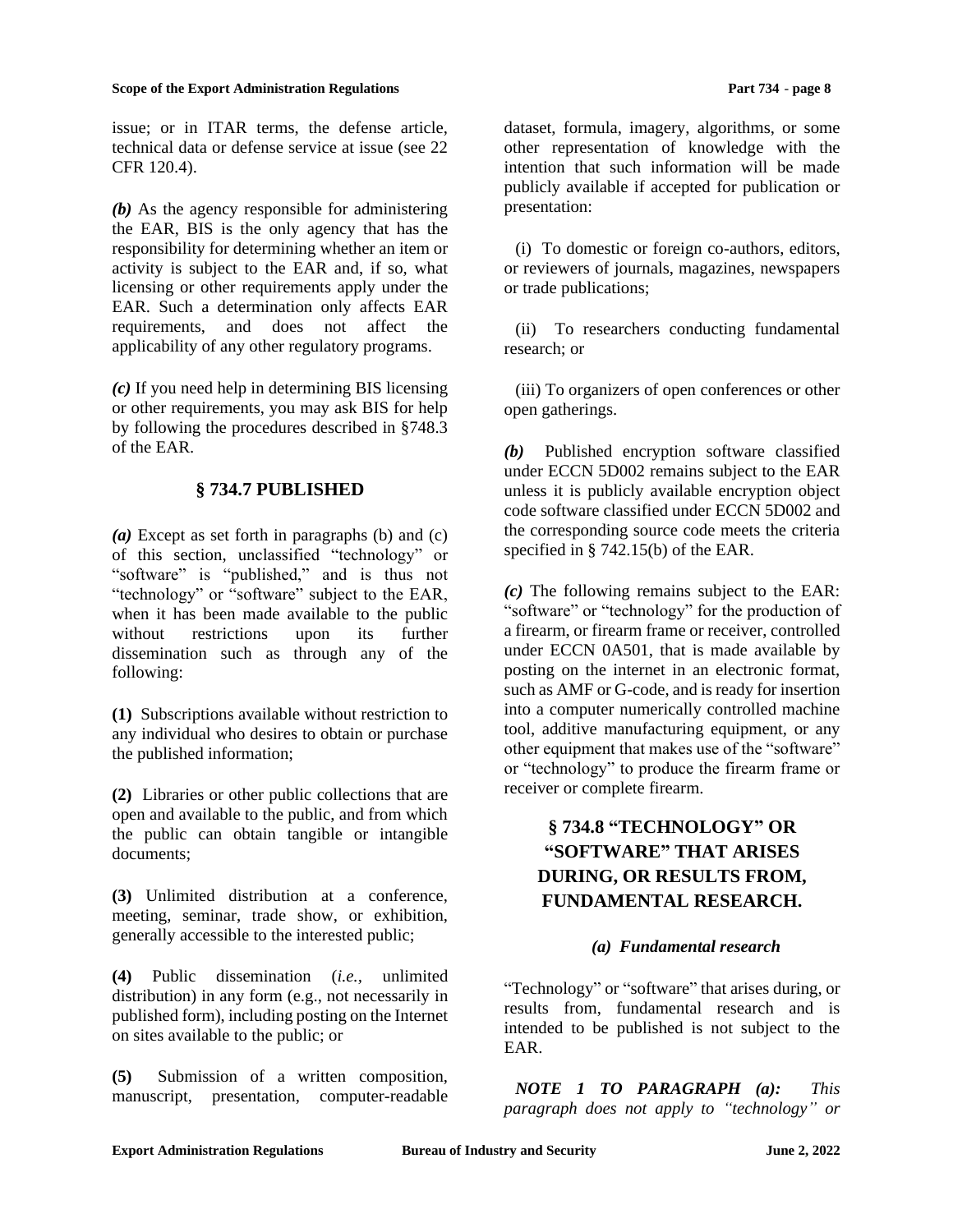*"software" subject to the EAR that is released to conduct fundamental research. (See § 734.7(a)(5)(ii) for information released to researchers that is "published.")*

*NOTE 2 TO PARAGRAPH (a): There are instances in the conduct of research where a researcher, institution or company may decide to restrict or protect the release or publication of "technology" or "software" contained in research results. Once a decision is made to maintain such "technology" or "software" as restricted or proprietary, the "technology" or "software," if within the scope of § 734.3(a), becomes subject to the EAR.*

### *(b) Prepublication review*

"Technology" or "software" that arises during, or results, from fundamental research is intended to be published to the extent that the researchers are free to publish the "technology" or "software" contained in the research without restriction. "Technology" or "software" that arises during or results from fundamental research subject to prepublication review is still intended to be published when:

**(1)** Prepublication review is conducted solely to ensure that publication would not compromise patent rights, so long as the review causes no more than a temporary delay in publication of the research results;

**(2)** Prepublication review is conducted by a sponsor of research solely to insure that the publication would not inadvertently divulge proprietary information that the sponsor has furnished to the researchers; or

**(3)** With respect to research conducted by scientists or engineers working for a Federal agency or a Federally Funded Research and Development Center (FFRDC), the review is conducted within any appropriate system devised by the agency or the FFRDC to control the release of information by such scientists and engineers.

*NOTE 1 TO PARAGRAPH (b): Although "technology" or "software" arising during or* 

*resulting from fundamental research is not considered intended to be published if researchers accept restrictions on its publication, such "technology" or "software" will nonetheless qualify as "technology" or "software" arising during or resulting from fundamental research once all such restrictions have expired or have been removed.* 

*NOTE 2 TO PARAGRAPH (b): Research that is voluntarily subjected to U.S. government prepublication review is considered "intended to be published" when the research is released consistent with the prepublication review and any resulting controls.* 

*NOTE 3 TO PARAGRAPH (b): "Technology" or "software" resulting from U.S. government funded research that is subject to governmentimposed access and dissemination or other specific national security controls qualifies as "technology" or "software" resulting from fundamental research, provided that all government-imposed national security controls have been satisfied and the researchers are free to publish the "technology" or "software" contained in the research without restriction. Examples of specific national security controls include requirements for prepublication review by the Government, with right to withhold permission for publication; restrictions on prepublication dissemination of information to non-U.S. citizens or other categories of persons; or restrictions on participation of non-U.S. citizens or other categories of persons in the research. A general reference to one or more export control laws or regulations or a general reminder that the Government retains the right to classify is not a specific national security control.*

### *(c) Fundamental research definition*

Fundamental research means research in science, engineering, or mathematics, the results of which ordinarily are published and shared broadly within the research community, and for which the researchers have not accepted restrictions for proprietary or national security reasons.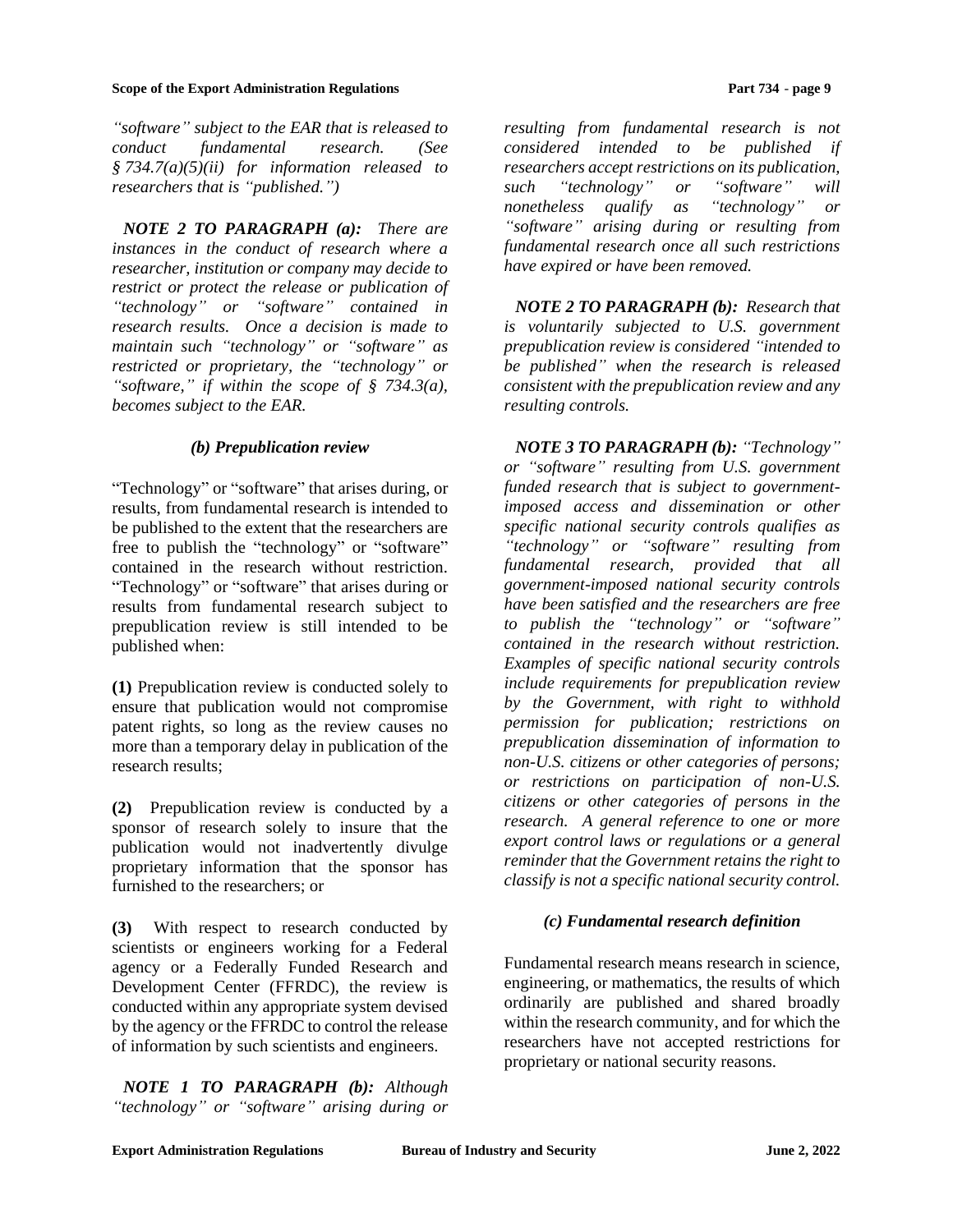## <span id="page-9-0"></span>**§ 734.9 FOREIGN-DIRECT PRODUCT (FDP) RULES**

Foreign-produced items located outside the United States are subject to the EAR when they are a "direct product" of specified "technology" or "software," or are produced by a plant or 'major component' of a plant that itself is a "direct product" of specified "technology" or "software." If a foreign-produced item is subject to the EAR, then you should separately determine the license requirements that apply to that foreign-produced item (e.g., by assessing the item classification, destination, end-use, and end-user in the relevant transaction). Not all transactions involving foreign-produced items that are subject to the EAR require a license. Those transactions that do require a license may be eligible for a license exception.

### *(a) Definitions*

The terms defined in this paragraph are specific to § 734.9 of the EAR. These terms are indicated by single quotation marks. Terms that are in double quotation marks are defined in part 772 of the EAR.

*Major Component*: A major component of a plant located outside the United States means "equipment" that is essential to the "production" of an item, including testing "equipment."

## *(b) National Security FDP rule*

A foreign-produced item is subject to the EAR if it meets both the product scope in paragraph (b)(1) of this section and the country scope in paragraph (b)(2) of this section.

**(1) Product scope of National Security FDP rule.** The product scope applies if a foreignproduced item meets the conditions of either paragraph  $(b)(1)(i)$  or  $(ii)$  of this section.

**(i) "Direct product" of "technology" or "software."** A foreign-produced item meets the product scope of this paragraph if it meets both of the following conditions:

**(A)** The foreign-produced item is the "direct product" of U.S.-origin "technology" or

"software" that requires a written assurance as a supporting document for a license, as defined in paragraph  $(o)(3)(i)$  of supplement no. 2 to part 748 of the EAR, or as a precondition for the use of License Exception TSR at §740.6 of the EAR; and

**(B)** The foreign-produced item is subject to national security controls as designated in the applicable ECCN of the Commerce Control List in part 774 of the EAR.

**(ii) "Direct product" of a complete plant or 'major component' of a plant.** A foreignproduced item meets the product scope of this paragraph if it meets both of the following conditions:

**(A)** The foreign-produced item is a "direct product" of a complete plant or 'major component' of a plant that itself is the "direct product" of U.S.-origin "technology" that requires a written assurance as a supporting document for a license or as a precondition for the use of License Exception TSR in §740.6 of the EAR; *and*

**(B)** The foreign-produced item is subject to national security controls as designated on the applicable ECCN of the Commerce Control List at part 774 of the EAR.

**(2) Country scope of National Security FDP rule.** A foreign-produced item meets the country scope of this paragraph if its destination is listed in Country Group D:1, E:1, or E:2 (See supplement no.1 to part 740 of the EAR).

## *(c) 9x515 FDP rule*

A foreign-produced item is subject to the EAR if it meets both the product scope in paragraph  $(c)(1)$  of this section and the country scope in paragraph  $(c)(2)$  of this section.

**(1) Product scope of 9x515 FDP rule.** The product scope applies if a foreign-produced item meets the conditions of either paragraph  $(c)(1)(i)$ or (ii) of this section.

**(i) "Direct product" of "technology" or "software."** A foreign-produced item meets the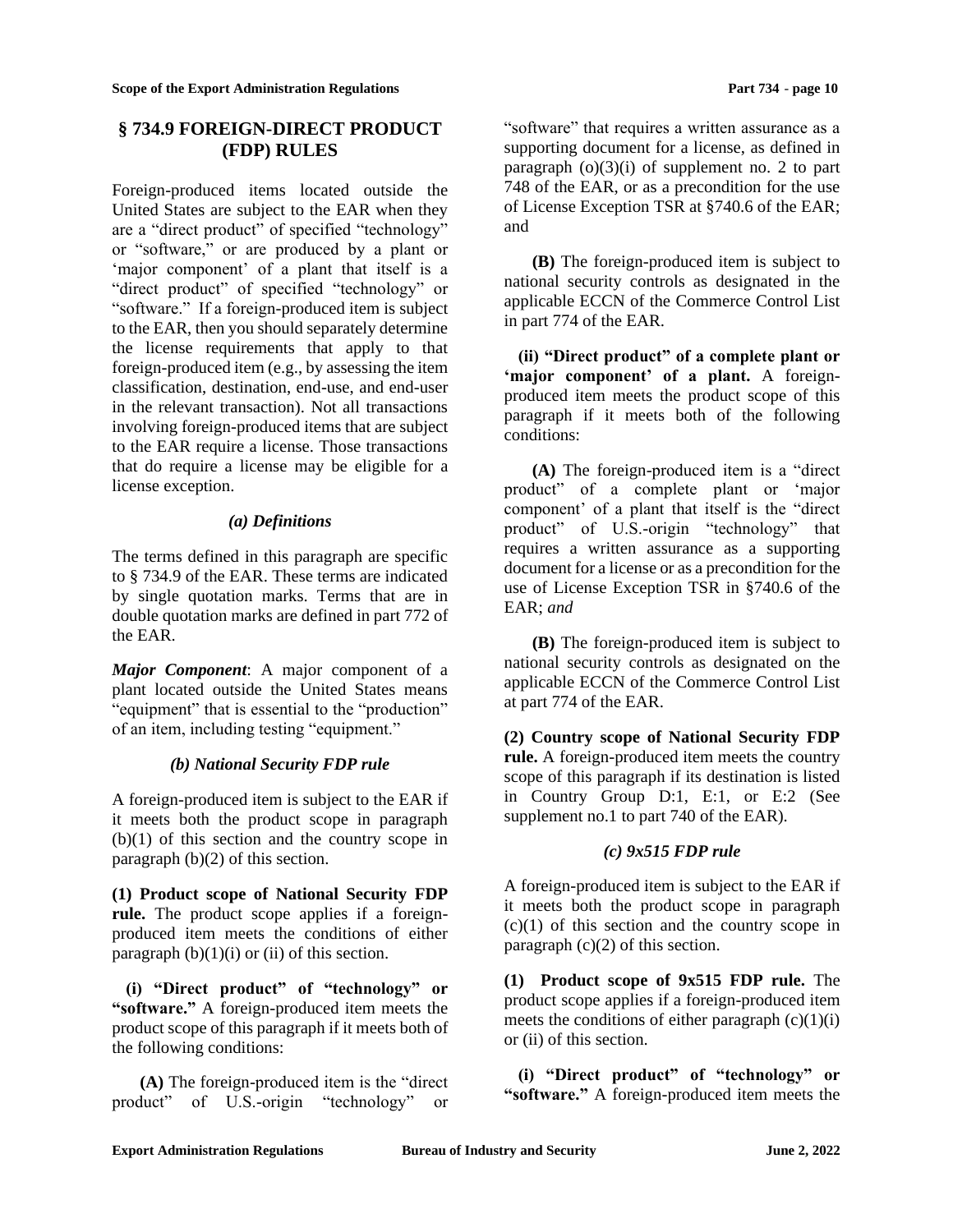product scope of this paragraph if it meets both of the following conditions:

**(A)** The foreign-produced item is the "direct product" of U.S.-origin "technology" or "software" that is specified in ECCN 9D515 or 9E515; *and*

**(B)** The foreign-produced item is specified in a 9x515 ECCN.

**(ii) "Direct product" of a complete plant or 'major component' of a plant.** A foreignproduced item meets the product scope of this paragraph if it meets both of the following conditions:

**(A)** The foreign-produced item is a "direct product" of a complete plant or any 'major component' of a plant that itself is the "direct product" of U.S.-origin "technology" specified in ECCN 9E515; *and*

**(B)** The foreign-produced item is specified in a 9x515 ECCN.

**(2) Country scope of 9x515 FDP rule.** A foreign produced item meets the country scope of this paragraph if its destination is listed in Country Group D:5, E:1, or E:2 (see supplement no.1 to part 740 of the EAR).

#### *(d) "600 series" FDP rule*

A foreign-produced item is subject to the EAR if it meets both the product scope in paragraph  $(d)(1)$  of this section and the country scope in paragraph  $(d)(2)$  of this section.

*Note to introductory paragraph (d): As described in the CCL, ECCN 0A919 is included in this paragraph because it includes the "direct product" of "600 series" "technology" or "software".*

**(1) Product scope of "600 series" FDP rule.** The product scope applies if a foreign-produced item meets the conditions of either paragraph  $(d)(1)(i)$  or  $(ii)$  of this section.

**(i) "Direct product" of "technology" or "software."** A foreign-produced item meets the product scope of this paragraph if it meets both of the following conditions:

**(A)** The foreign-produced item is the "direct product" of U.S.-origin "technology" or "software" that is specified in a "600 series" ECCN; *and*

**(B)** The foreign-produced item is specified in a "600 series" ECCN or ECCN 0A919.

**(ii) "Direct product" of a complete plant or 'major component' of a plant**. Foreignproduced items meet the product scope of this paragraph if they meet both of the following conditions:

**(A)** The foreign-produced item is the "direct product" of a complete plant or 'major component' of a plant that itself is the "direct product" of U.S.-origin "technology" that is specified in a "600 series" ECCN; *and*

**(B)** The foreign produced item is specified in a "600 series" ECCN.

**(2) Country scope of "600 series" FDP rule.** A foreign-produced item meets the country scope of this paragraph if it is destined to a country listed in Country Group D:1, D:3, D:4, D:5, E:1, or E:2 (see supplement no.1 to part 740 of the EAR).

### *(e) Entity List FDP rule*

A foreign-produced item is subject to the EAR if it meets both the product scope in paragraph (e)(1) of this section and the end-user scope in paragraph (e)(2) of this section. See  $\S$  744.11(a) of the EAR for license requirements, license review policy, and license exceptions applicable to foreign-produced items that are subject to the EAR pursuant to this paragraph.

**(1) Product Scope of Entity List FDP rule.** The product scope applies if a foreign-produced item meets the conditions of either paragraph  $(e)(1)(i)$ or (ii) of this section.

**(i) "Direct product" of "technology" or "software."** A foreign-produced item meets the product scope of this paragraph if the foreignproduced item is a "direct product" of "technology" or "software" subject to the EAR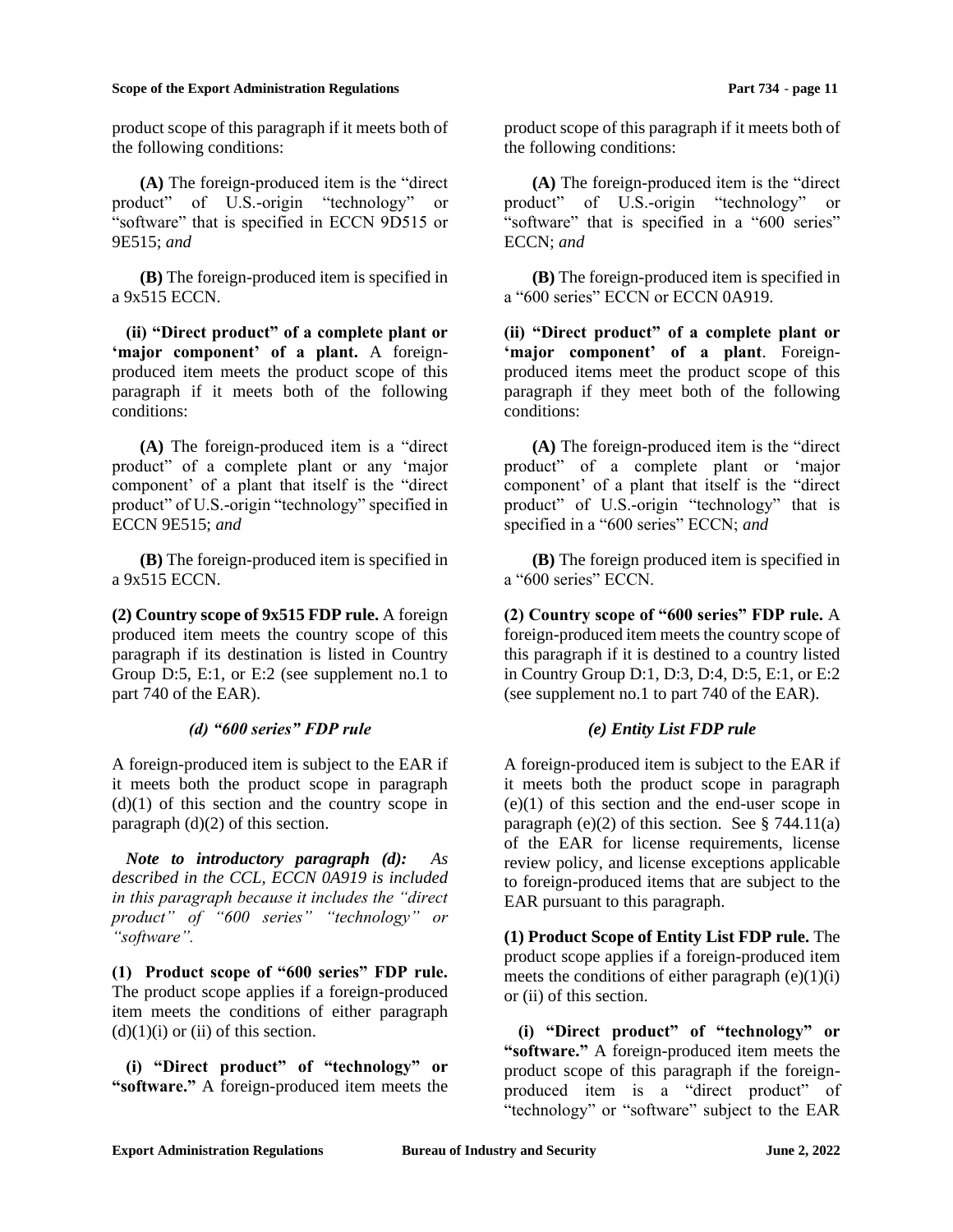and specified in ECCN 3D001, 3D991, 3E001, 3E002, 3E003, 3E991, 4D001, 4D993, 4D994, 4E001, 4E992, 4E993, 5D001, 5D991, 5E001, or 5E991 of the Commerce Control List (CCL) in supplement no. 1 to part 774 of the EAR; or

**(ii) "Direct product" of a complete plant or 'major component' of a plant.** A foreignproduced item meets the product scope of this paragraph if the foreign-produced item is produced by any plant or 'major component' of a plant that is located outside the United States, when the plant or 'major component' of a plant, whether made in the U.S. or a foreign country, itself is a "direct product" of U.S.-origin "technology" or "software" that is specified in ECCN 3D001, 3D991, 3E001, 3E002, 3E003, 3E991, 4D001, 4D993, 4D994, 4E001, 4E992, 4E993, 5D001, 5D991, 5E001, or 5E991 of the CCL.

*Note to paragraph (e)(1): A foreign-produced item includes any foreign-produced wafer whether finished or unfinished.*

**(2) End-user scope of the Entity List FDP rule.** A foreign-produced item meets the end-user scope of this paragraph if there is "knowledge" that:

**(i) Activities involving Footnote 1 designated entities.** The foreign-produced item will be incorporated into, or will be used in the "production" or "development" of any "part," "component," or "equipment" produced, purchased, or ordered by any entity with a footnote 1 designation in the license requirement column of the Entity List in Supplement No. 4 to part 744 of the EAR; *or*

**(ii) Footnote 1 designated entities as transaction parties.** Any entity with a footnote 1 designation in the license requirement column of the Entity List in Supplement No. 4 to part 744 of the EAR is a party to any transaction involving the foreign-produced item, e.g., as a "purchaser," "intermediate consignee," "ultimate consignee," or "end-user."

### *(f) Russia/Belarus FDP rule*

A foreign-produced item is subject to the EAR if it meets both the product scope in paragraph  $(f)(1)$  of this section and the destination scope in paragraph (f)(2) of this section. See § 746.8 of the EAR for license requirements, license review policy, and license exceptions applicable to foreign-produced items that are subject to the EAR pursuant to this paragraph (f).

**(1) Product scope of Russia/Belarus FDP rule.** The product scope applies if a foreign-produced item meets the conditions of either paragraph  $(f)(1)(i)$  or  $(ii)$  of this section.

**(i) "Direct product" of "technology" or "software."** A foreign-produced item meets the product scope of this paragraph  $(f)(1)(i)$  if the foreign-produced item is not designated EAR99 and is a "direct product" of U.S.-origin "technology" or "software" subject to the EAR that is specified in any ECCN in product groups D or E of the CCL; or

**(ii) "Direct product" of a complete plant or 'major component' of a plant.** A foreignproduced item meets the product scope of this paragraph  $(f)(1)(ii)$  if the foreign-produced item is not designated EAR99 and is produced by any plant or 'major component' of a plant that is located outside the United States, when the plant or 'major component' of a plant, whether made in the United States or a foreign country, itself is a "direct product" of U.S.-origin "technology" or "software" subject to the EAR that is specified in any ECCN in product groups D or E of the CCL.

**(2) Destination scope of the Russia/Belarus FDP rule.** A foreign-produced item meets the destination scope of this paragraph  $(f)(2)$  if there is "knowledge" that the foreign-produced item is destined to Russia or Belarus or will be incorporated into or used in the "production" or "development" of any "part," "component," or "equipment" not designated EAR99 and produced in or destined to Russia or Belarus.

### *(g) Russia/Belarus-Military*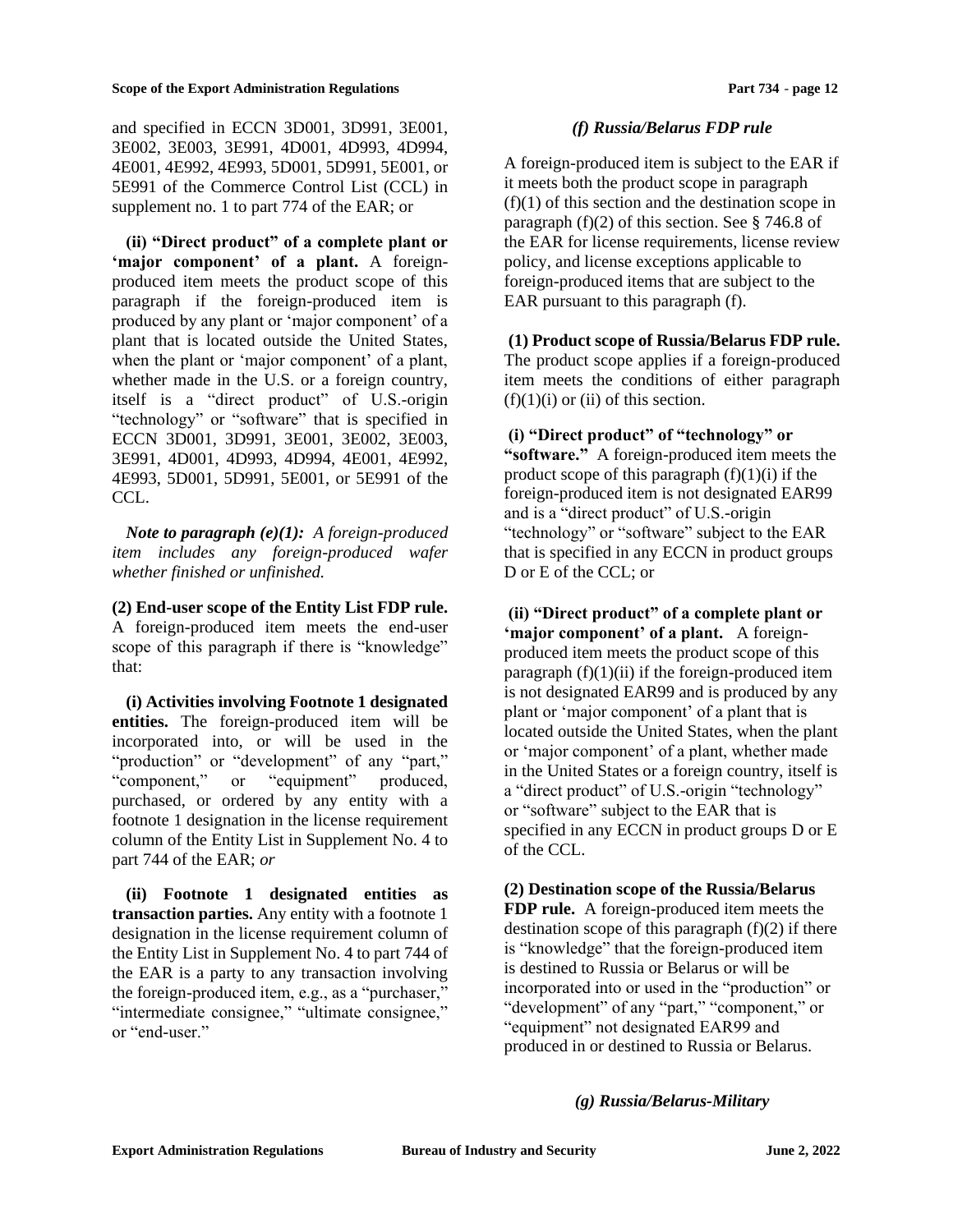### *End User FDP rule*

A foreign-produced item is subject to the EAR if it meets both the product scope in paragraph  $(g)(1)$  of this section and the end-user scope in paragraph  $(g)(2)$  of this section. See § 746.8 of the EAR for license requirements, license review policy, and license exceptions applicable to foreign-produced items that are subject to the EAR pursuant to this paragraph (g).

**(1) Product Scope of Russia/Belarus-Military End User FDP rule.** The product scope applies if a foreign-produced item meets the conditions of either paragraph  $(g)(1)(i)$  or (ii) of this section.

**(i) "Direct product" of "technology" or "software."** A foreign-produced item meets the product scope of this paragraph  $(g)(1)(i)$  if the foreign-produced item is a "direct product" of "technology" or "software" subject to the EAR and specified in any ECCN in product groups D or E in any categories of the CCL; or

**(ii) "Direct product" of a complete plant or 'major component' of a plant.** A foreignproduced item meets the product scope of this paragraph  $(g)(1)(ii)$  if the foreign-produced item is produced by any plant or 'major component' of a plant that is located outside the United States, when the plant or 'major component' of a plant, whether made in the United States or a foreign country, itself is a "direct product" of U.S.-origin "technology" or "software" subject to the EAR that is specified in any ECCN in product groups D or E in any categories of the CCL.

**(2) End-user scope of the Russia/Belarus- 'Military End User' FDP rule.** A foreignproduced item meets the end-user scope of this paragraph  $(g)(2)$  if there is "knowledge" that:

**(i) Activities involving footnote 3 designated entities.** The foreign-produced item will be incorporated into, or used in the "production" or "development" of any "part," "component,'' or "equipment" produced, purchased, or ordered by any entity with a footnote 3 designation in the license requirement column of the Entity List in Supplement No. 4 to part 744 of the EAR; or

**(ii) Footnote 3 designated entities as transaction parties.** Any entity with a footnote 3 designation in the license requirement column of the Entity List in Supplement No. 4 to part 744 of the EAR is a party to any transaction involving the foreign-produced item, e.g., as a "purchaser," "intermediate consignee," "ultimate consignee," or "end-user."

*Note 3 to paragraph (g). A 'military end user' for purposes of paragraph (g) is any entity listed on the Entity List in supplement no. 4 to part 744 of the EAR with a footnote 3 designation.*

## **§ 734.10 PATENTS**

<span id="page-12-0"></span>"Technology" is not subject to the EAR if it is contained in any of the following:

*(a)* A patent or an open (published) patent application available from or at any patent office;

*(b)* A published patent or patent application prepared wholly from foreign-origin "technology" where the application is being sent to the foreign inventor to be executed and returned to the United States for subsequent filing in the U.S. Patent and Trademark Office;

*(c)* A patent application, or an amendment, modification, supplement or division of an application, and authorized for filing in a foreign country in accordance with the regulations of the Patent and Trademark Office, 37 CFR part 5; or

*(d)* A patent application when sent to a foreign country before or within six months after the filing of a United States patent application for the purpose of obtaining the signature of an inventor who was in the United States when the invention was made or who is a co-inventor with a person residing in the United States.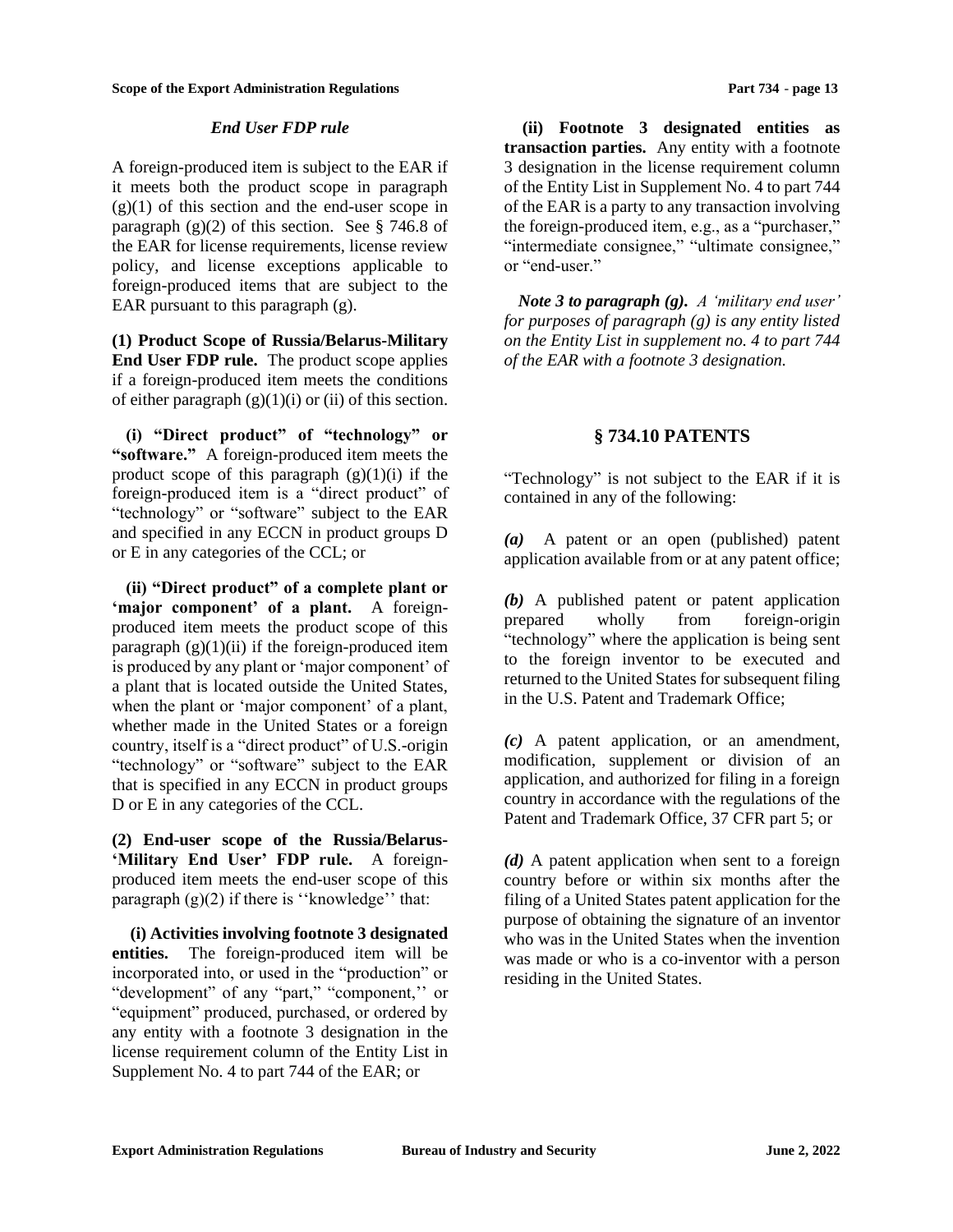# <span id="page-13-0"></span>**§ 734.11 BIS ACTIVITIES CONDUCTED OUTSIDE THE UNITED STATES**

The Export Control Reform Act of 2018 (ECRA) (50 U.S.C. 4801-4852) authorizes the Secretary of Commerce, in carrying out its provisions, to undertake activities outside the United States, including, but not limited to, conducting investigations; requiring and obtaining information from persons; and conducting prelicense checks and post-shipment verifications. BIS officials will act with due care in the jurisdiction of a foreign nation and, to the extent possible, consistent with the applicable host nation government's laws. For any action taken outside the United States, BIS officials will consult and coordinate with the appropriate U.S. Government agencies and act in a manner consistent with the United States' international commitments and international agreements to which the United States is a party.

# <span id="page-13-1"></span>**§ 734.12 EFFECT ON FOREIGN LAWS AND REGULATIONS**

Any person who complies with any of the license or other requirements of the EAR is not relieved of the responsibility of complying with applicable foreign laws and regulations. Conversely, any person who complies with the license or other requirements of a foreign law or regulation is not relieved of the responsibility of complying with U.S. laws and regulations, including the EAR.

## **§ 734.13 EXPORT**

<span id="page-13-2"></span>*(a)* Except as set forth in §§ 734.17 or 734.18, Export means:

**(1)** An actual shipment or transmission out of the United States, including the sending or taking of an item out of the United States, in any manner;

**(2)** Releasing or otherwise transferring "technology" or source code (but not object code) to a foreign person in the United States (a "deemed export");

**(3)** Transferring by a person in the United States of registration, control, or ownership of:

(i) A spacecraft subject to the EAR that is not eligible for export under License Exception STA (*i.e.,* spacecraft that provide space-based logistics, assembly or servicing of any spacecraft) to a person in or a national of any other country; or

(ii) Any other spacecraft subject to the EAR to a person in or a national of a Country Group D:5 country.

*(b)* Any release in the United States of "technology" or source code to a foreign person is a deemed export to the foreign person's most recent country of citizenship or permanent residency.

*(c)* The export of an item that will transit through a country or countries to a destination identified in the EAR is deemed to be an export to that destination.

## **§ 734.14 REEXPORT**

<span id="page-13-3"></span>*(a)* Except as set forth in §§ 734.18 and 734.20, Reexport means:

**(1)** An actual shipment or transmission of an item subject to the EAR from one foreign country to another foreign country, including the sending or taking of an item to or from such countries in any manner;

**(2)** Releasing or otherwise transferring "technology" or source code subject to the EAR to a foreign person of a country other than the foreign country where the release or transfer takes place (a deemed reexport);

**(3)** Transferring by a person outside the United States of registration, control, or ownership of:

(i) A spacecraft subject to the EAR that is not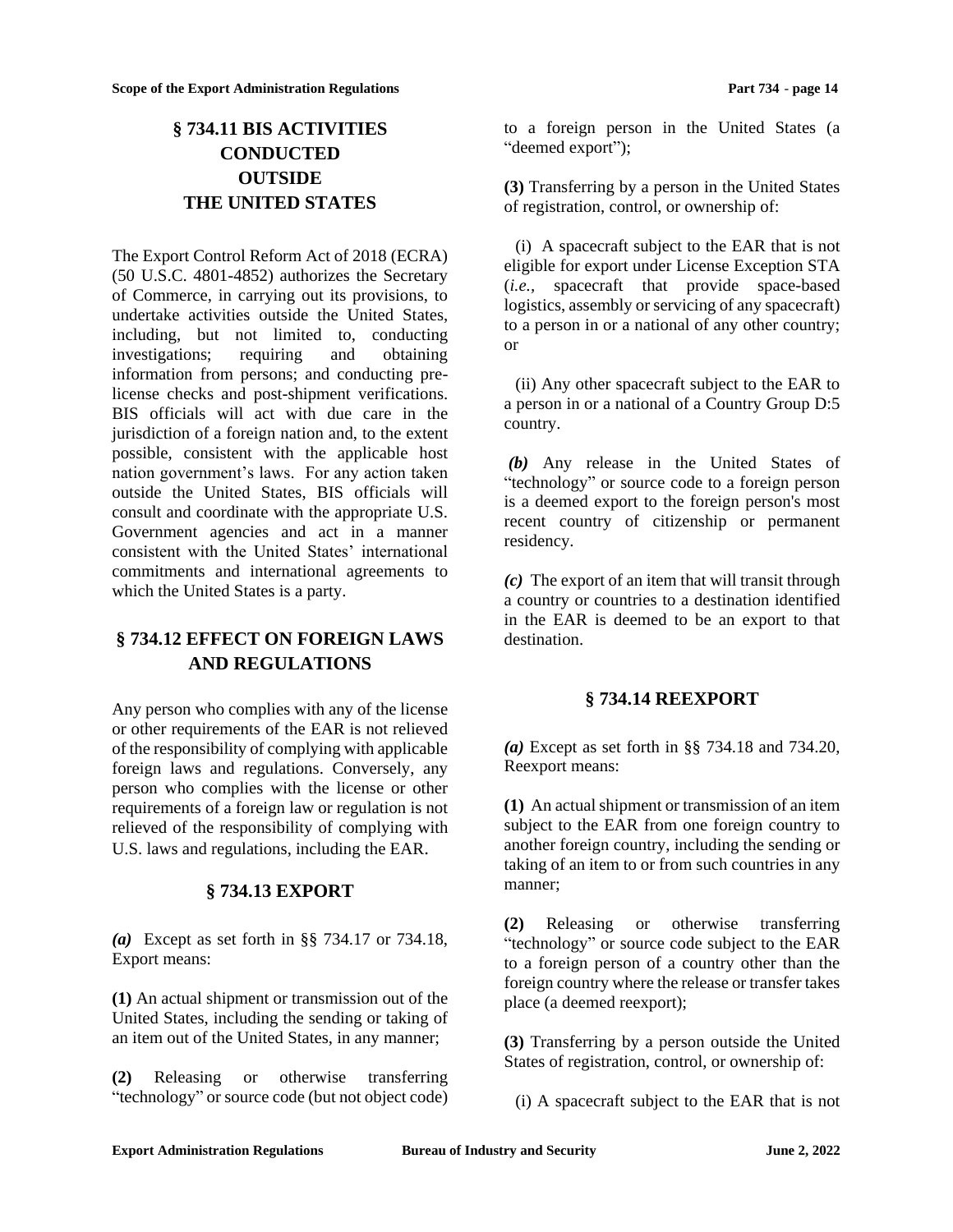eligible for reexport under License Exception STA (i.e., spacecraft that provide space-based logistics, assembly or servicing of any spacecraft) to a person in or a national of any other country; or

(ii) Any other spacecraft subject to the EAR to a person in or a national of a Country Group D:5 country.

*(b)* Any release outside of the United States of "technology" or source code subject to the EAR to a foreign person of another country is a deemed reexport to the foreign person's most recent country of citizenship or permanent residency, except as described in § 734.20.

*(c)* The reexport of an item subject to the EAR that will transit through a country or countries to a destination identified in the EAR is deemed to be a reexport to that destination.

## **§ 734.15 RELEASE**

<span id="page-14-0"></span>*(a)* Except as set forth in § 734.18, "technology" and "software" are "released" through:

**(1)** Visual or other inspection by a foreign person of items that reveals "technology" or source code subject to the EAR to a foreign person; or

**(2)** Oral or written exchanges with a foreign person of "technology" or source code in the United States or abroad.

*(b)* Any act causing the "release" of "technology" or "software," through use of "access information" or otherwise, to yourself or another person requires an authorization to the same extent an authorization would be required to export or reexport such "technology" or "software" to that person.

## <span id="page-14-1"></span>**§ 734.16 TRANSFER (IN-COUNTRY)**

Except as set forth in  $\S$  734.18(a)(3), a Transfer (in-country) is a change in end use or end user of an item within the same foreign country. Transfer (in-country) is synonymous with In-country transfer.

## <span id="page-14-2"></span>**§ 734.17 EXPORT OF ENCRYPTION SOURCE CODE AND OBJECT CODE SOFTWARE**

*(a)* For purposes of the EAR, the Export of encryption source code and object code "software" means:

**(1)** An actual shipment, transfer, or transmission out of the United States (see also paragraph (b) of this section); or

**(2)** A transfer of such "software" in the United States to an embassy or affiliate of a foreign country.

*(b)* The export of encryption source code and object code "software" controlled for "EI" reasons under ECCN 5D002 on the Commerce Control List (see Supplement No. 1 to part 774 of the EAR) includes:

**(1)** Downloading, or causing the downloading of, such "software" to locations (including electronic bulletin boards, Internet file transfer protocol, and World Wide Web sites) outside the U.S., or

**(2)** Making such "software" available for transfer outside the United States, over wire, cable, radio, electromagnetic, photo optical, photoelectric or other comparable communications facilities accessible to persons outside the United States, including transfers from electronic bulletin boards, Internet file transfer protocol and World Wide Web sites, unless the person making the "software" available takes precautions adequate to prevent unauthorized transfer of such code. See § 742.15(b) of the EAR for additional requirements pursuant to which exports or reexports of encryption source code "software" are considered to be publicly available consistent with the provisions of  $\S$  734.3(b)(3). Publicly available encryption source code "software" and corresponding object code are not subject to the EAR, when the encryption source code "software" meets the additional requirements in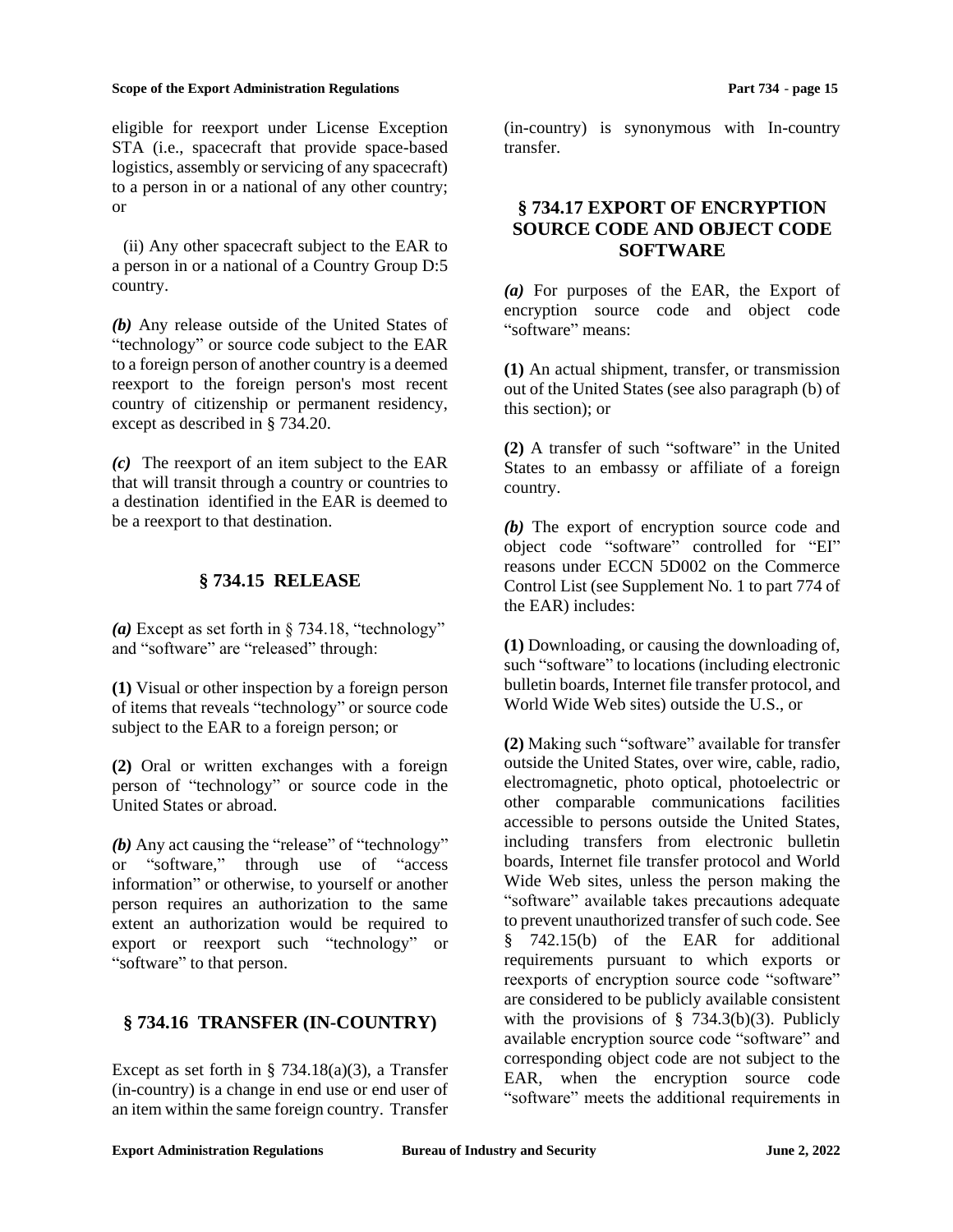### § 742.15(b) of the EAR.

*(c)* Subject to the General Prohibitions described in part 736 of the EAR, such precautions for Internet transfers of products eligible for export under  $§ 740.17(b)(2)$  of the EAR (encryption "software" products, certain encryption source code and general purpose encryption toolkits) shall include such measures as:

**(1)** The access control system, either through automated means or human intervention, checks the address of every system outside of the U.S. or Canada requesting or receiving a transfer and verifies such systems do not have a domain name or Internet address of a foreign government enduser (e.g., ".gov," ".gouv," ".mil" or similar addresses);

**(2)** The access control system provides every requesting or receiving party with notice that the transfer includes or would include cryptographic "software" subject to export controls under the Export Administration Regulations, and anyone receiving such a transfer cannot export the "software" without a license or other authorization; and

**(3)** Every party requesting or receiving a transfer of such "software" must acknowledge affirmatively that the "software" is not intended for use by a government end user, as defined in part 772 of the EAR, and he or she understands the cryptographic "software" is subject to export controls under the Export Administration Regulations and anyone receiving the transfer cannot export the "software" without a license or other authorization. BIS will consider acknowledgments in electronic form provided they are adequate to assure legal undertakings similar to written acknowledgments.

# <span id="page-15-0"></span>**§ 734.18 ACTIVITIES THAT ARE NOT EXPORTS, REEXPORTS, OR TRANSFERS**

*(a)* The following activities are not exports, reexports, or transfers:

**(1)** Launching a spacecraft, launch vehicle, payload, or other item into space.

**(2)** Transmitting or otherwise transferring "technology" or "software" to a person in the United States who is not a foreign person from another person in the United States.

**(3)** Transmitting or otherwise making a transfer (in-country) within the same foreign country of "technology" or "software" between or among only persons who are not "foreign persons," so long as the transmission or transfer does not result in a release to a foreign person or to a person prohibited from receiving the "technology" or "software."

**(4)** Shipping, moving, or transferring items between or among the United States, the District of Columbia, the Commonwealth of Puerto Rico, or the Commonwealth of the Northern Mariana Islands or any territory, dependency, or possession of the United States as listed in Schedule C, Classification Codes and Descriptions for U.S. Export Statistics, issued by the Bureau of the Census.

**(5)** Sending, taking, or storing "technology" or "software" that is:

- (i) Unclassified;
- (ii) Secured using 'end-to-end encryption;'

(iii) Secured using cryptographic modules (hardware or "software") compliant with Federal Information Processing Standards Publication 140-2 (FIPS 140-2) or its successors, supplemented by "software" implementation, cryptographic key management and other procedures and controls that are in accordance with guidance provided in current U.S. National Institute for Standards and Technology publications, or other equally or more effective cryptographic means; and

(iv) Not intentionally stored in a country listed in Country Group D:5 (see Supplement No. 1 to part 740 of the EAR) or in the Russian Federation.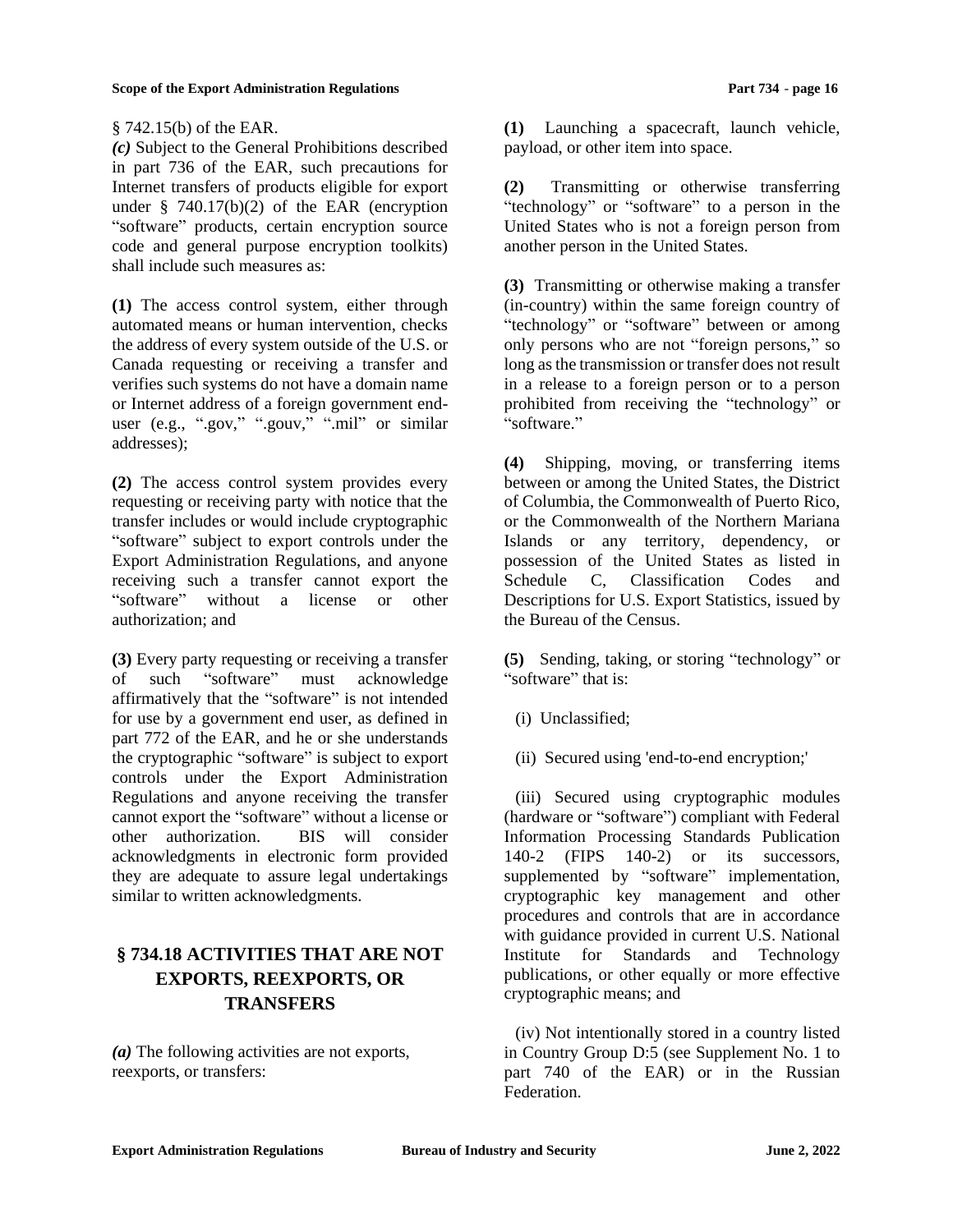*Note 1 to paragraph (a)(5)(iv): Data in-transit via the Internet is not deemed to be stored.*

#### *(b) Definitions*

For purposes of this section, **End-to-end encryption** means (i) the provision of cryptographic protection of data such that the data is not in unencrypted form between an originator (or the originator's in-country security boundary) and an intended recipient (or the recipient's in-country security boundary), and (ii) the means of decryption are not provided to any third party. The originator and the recipient may be the same person.

*(c)* The ability to access "technology" or "software" in encrypted form that satisfies the criteria set forth in paragraph  $(a)(5)$  of this section does not constitute the release or export of such "technology" or "software."

# <span id="page-16-0"></span>**§ 734.19 TRANSFER OF ACCESS INFORMATION**

To the extent an authorization would be required to transfer "technology" or "software," a comparable authorization is required to transfer access information if done with "knowledge" that such transfer would result in the release of such "technology" or "software" without a required authorization.

## <span id="page-16-1"></span>**§ 734.20 ACTIVITIES THAT ARE NOT DEEMED REEXPORTS**

The following activities are not deemed reexports (see "deemed reexport" definition in § 734.14(b)):

### *(a) Authorized Release of "technology" or source code*

Release of "technology" or source code by an entity outside the United States to a foreign person of a country other than the foreign country where the release takes place if:

**(1)** The entity is authorized to receive the "technology" or source code at issue, whether by a license, license exception, or situation where no license is required under the EAR for such "technology" or source code; and

**(2)** The entity has "knowledge" that the foreign national's most recent country of citizenship or permanent residency is that of a country to which export from the United States of the "technology" or source code at issue would be authorized by the EAR either under a license exception or in situations where no license under the EAR would be required.

### *(b) Release to Country Group A:5 nationals*

Without limiting the scope of paragraph (a), release of "technology" or source code by an entity outside the United States to a foreign person of a country other than the foreign country where the release takes place if:

**(1)** The entity is authorized to receive the "technology" or source code at issue, whether by a license, license exception, or through situations where no license is required under the EAR;

**(2)** The foreign person is a bona fide 'permanent and regular employee' of the entity and is not a proscribed person (see § 772.1 for definition of proscribed person);

**(3)** Such employee is a national exclusively of a country in Country Group A:5; and

**(4)** The release of "technology" or source code takes place entirely within the physical territory of any such country, or within the United States.

### *(c) Release to other than Country Group A:5 nationals*

Without limiting the scope of paragraph (a), release of "technology" or source code by an entity outside the United States to a foreign person of a country other than the foreign country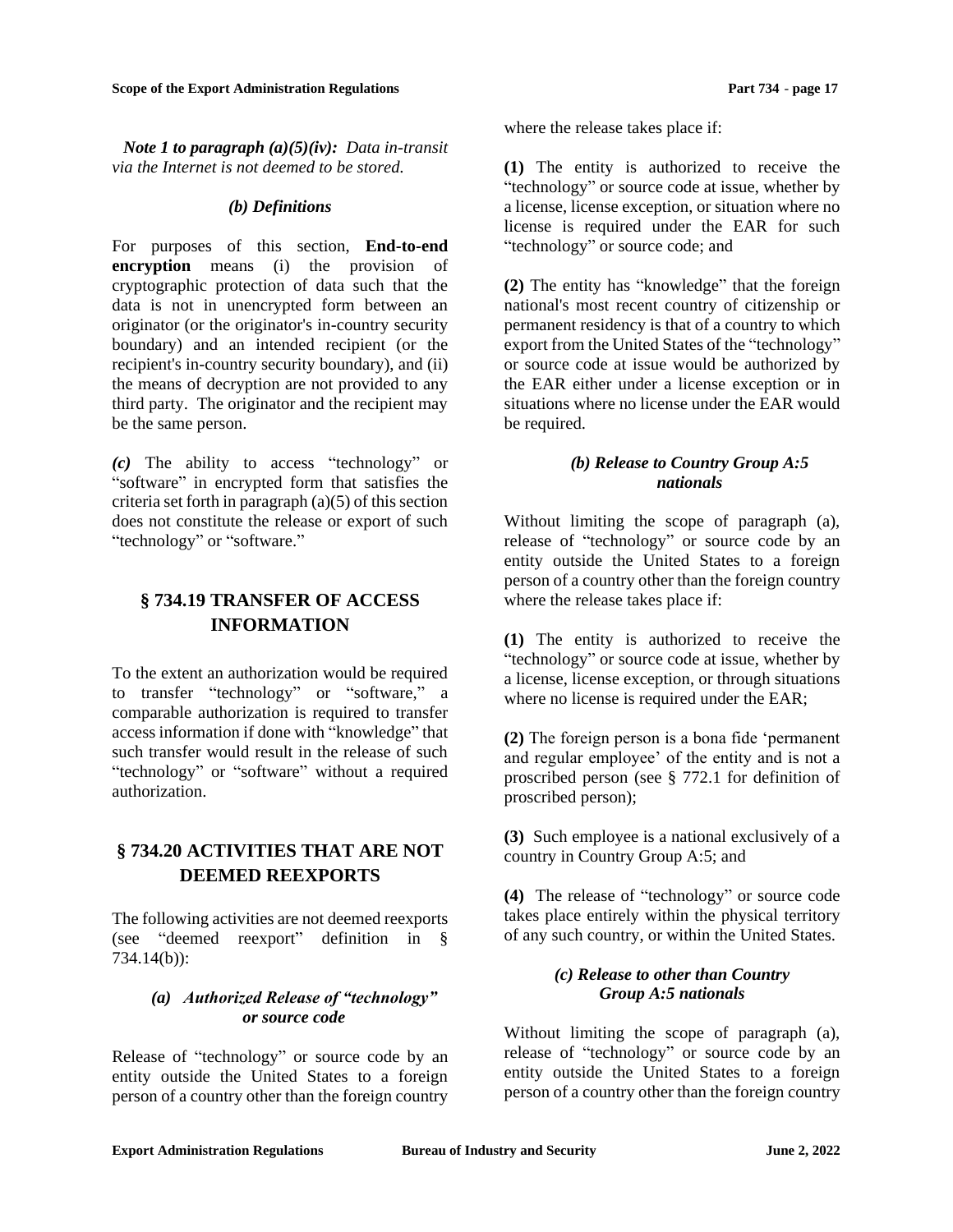where the release takes place if:

**(1)** The entity is authorized to receive the "technology" or source code at issue, whether by a license, license exception, or situations where no license is required under the EAR;

**(2)** The foreign person is a bona fide 'permanent and regular employee' of the entity and is not a proscribed person (see § 772.1 for definition of proscribed person);

**(3)** The release takes place entirely within the physical territory of the country where the entity is located, conducts official business, or operates, or within the United States;

**(4)** The entity has effective procedures to prevent diversion to destinations, entities, end users, and end uses contrary to the EAR; and

**(5)** Any one of the following six (i.e., paragraphs  $(c)(5)(i)$ , (ii), (iii), (iv), (v), or (vi) of this section) situations is applicable:

(i) The foreign person has a security clearance approved by the host nation government of the entity outside the United States;

(ii) The entity outside the United States:

(A) Has in place a process to screen the foreign person employee and to have the employee execute a non-disclosure agreement that provides assurances that the employee will not disclose, transfer, or reexport controlled "technology" contrary to the EAR;

(B) Screens the employee for substantive contacts with countries listed in Country Group D:5 (see Supplement No. 1 to part 740 of the EAR). Although nationality does not, in and of itself, prohibit access to "technology" or source code subject to the EAR, an employee who has substantive contacts with foreign persons from countries listed in Country Group D:5 shall be presumed to raise a risk of diversion, unless BIS determines otherwise;

(C) Maintains a technology security or

clearance plan that includes procedures for screening employees for such substantive contacts;

(D) Maintains records of such screenings for the longer of five years or the duration of the individual's employment with the entity; and

(E) Will make such plans and records available to BIS or its agents for civil and criminal law enforcement purposes upon request;

(iii) The entity is a U.K. entity implementing § 126.18 of the ITAR (22 CFR 126.18) pursuant to the U.S.-U.K. Exchange of Notes regarding §126.18 of the ITAR for which the U.K. has provided appropriate implementation guidance;

(iv) The entity is a Canadian entity implementing §126.18 of the ITAR pursuant to the U.S.-Canadian Exchange of Letters regarding § 126.18 of the ITAR for which Canada has provided appropriate implementation guidance;

(v) The entity is an Australian entity implementing the exemption at paragraph 3.7b of the ITAR Agreements Guidelines; or

(vi) The entity is a Dutch entity implementing the exemption at paragraph 3.7c of the ITAR Agreements Guidelines.

### *(d) Definitions*

**(1)** *Substantive contacts* include regular travel to countries in Country Group D:5; recent or continuing contact with agents, brokers, and nationals of such countries; continued demonstrated allegiance to such countries; maintenance of business relationships with persons from such countries; maintenance of a residence in such countries; receiving salary or other continuing monetary compensation from such countries; or acts otherwise indicating a risk of diversion.

**(2)** *Permanent and regular employee* is an individual who:

(i) Is permanently (i.e., for not less than a year)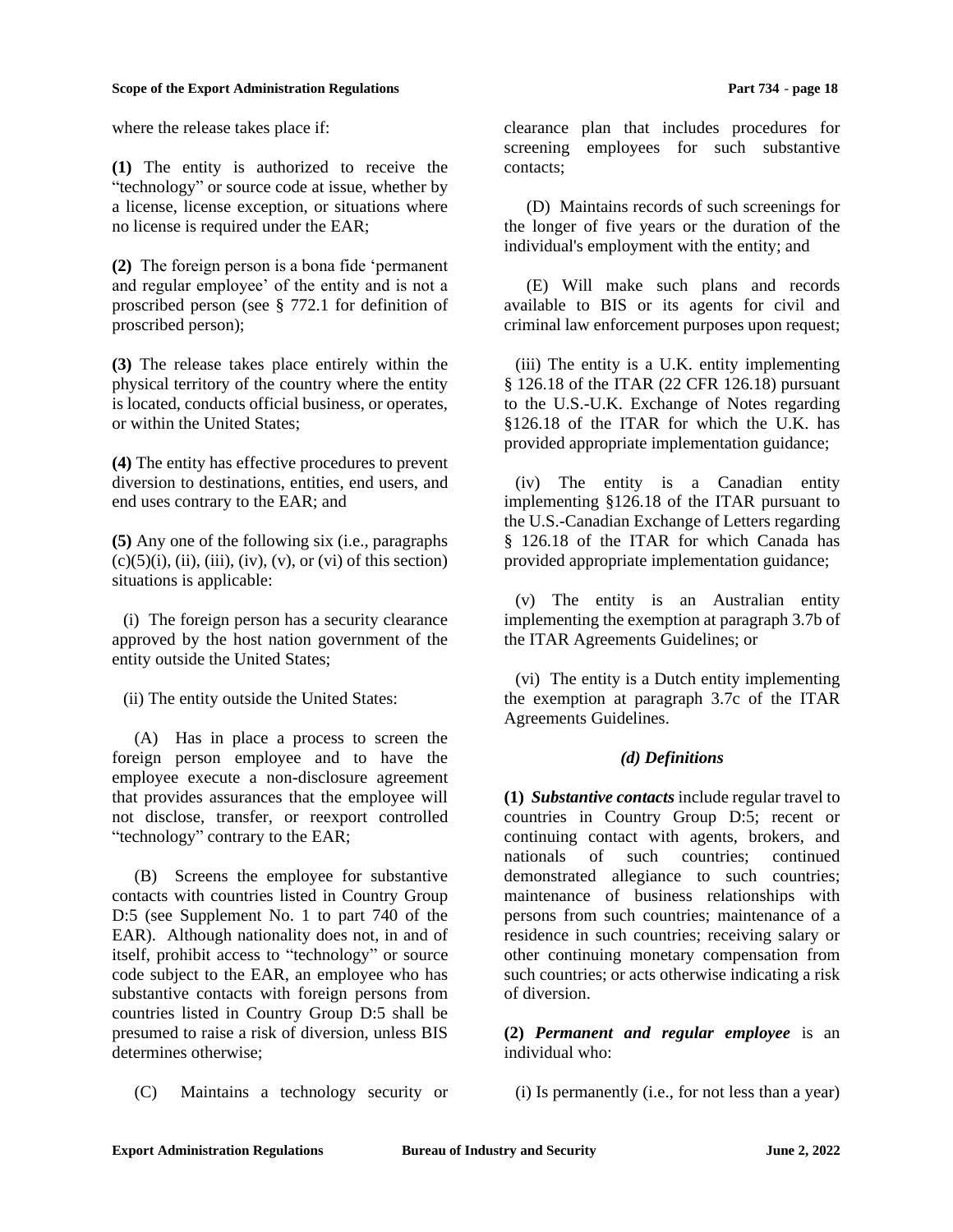employed by an entity, or

(ii) Is a contract employee who:

(A) Is in a long-term contractual relationship with the company where the individual works at the entity's facilities or at locations assigned by the entity (such as a remote site or on travel);

(B) Works under the entity's direction and control such that the company must determine the individual's work schedule and duties;

(C) Works full time and exclusively for the entity; and

(D) Executes a nondisclosure certification for the company that he or she will not disclose confidential information received as part of his or her work for the entity.

*NOTE TO PARAGRAPH (d)(2): If the contract employee has been seconded to the entity by a staffing agency, then the staffing agency must not have any role in the work the individual performs other than to provide the individual for that work. The staffing agency also must not have access to any controlled "technology" or source code other than that authorized by the applicable regulations or a license.*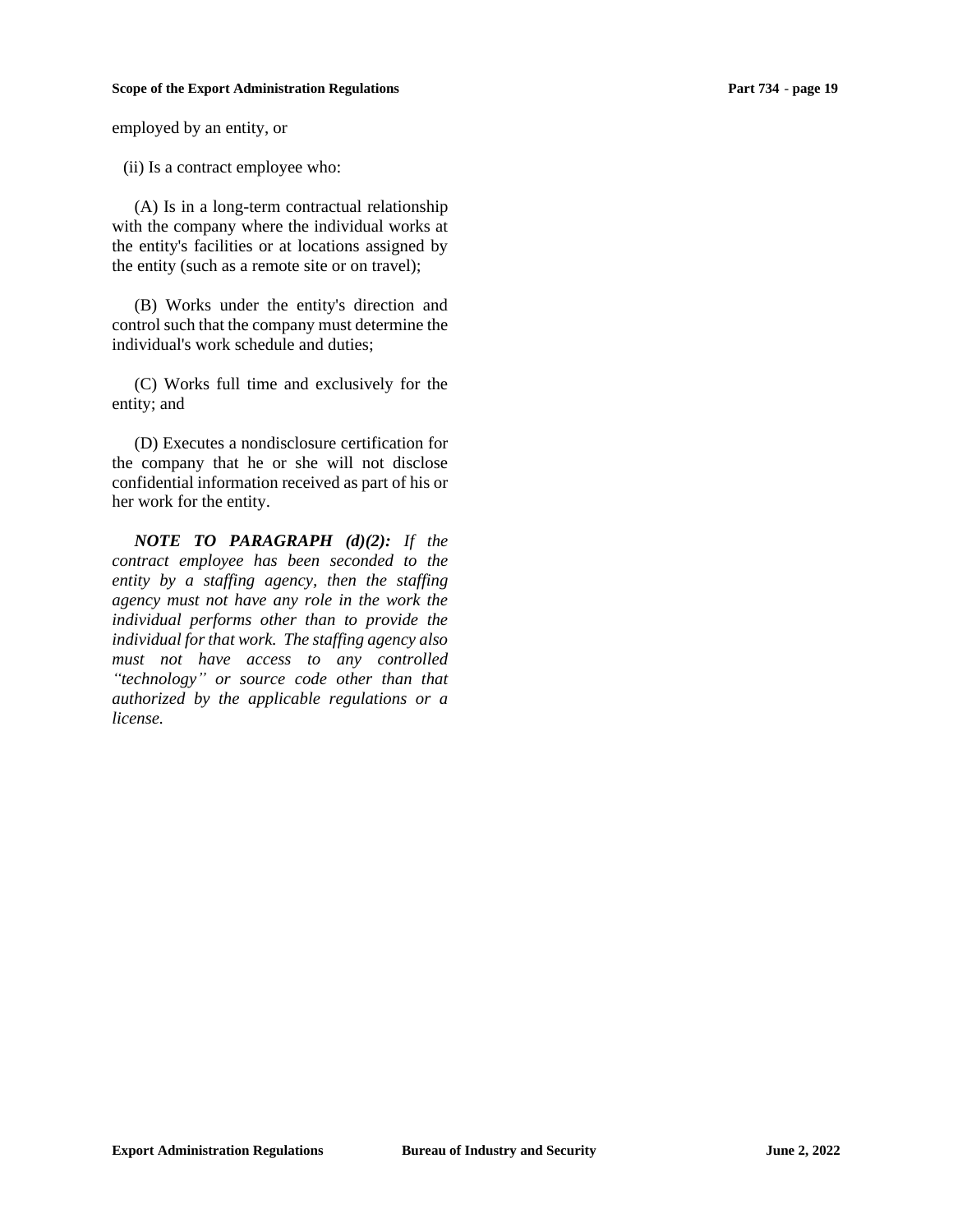# <span id="page-19-0"></span>**SUPPLEMENT NO. 1 TO PART 734 – [RESERVED]**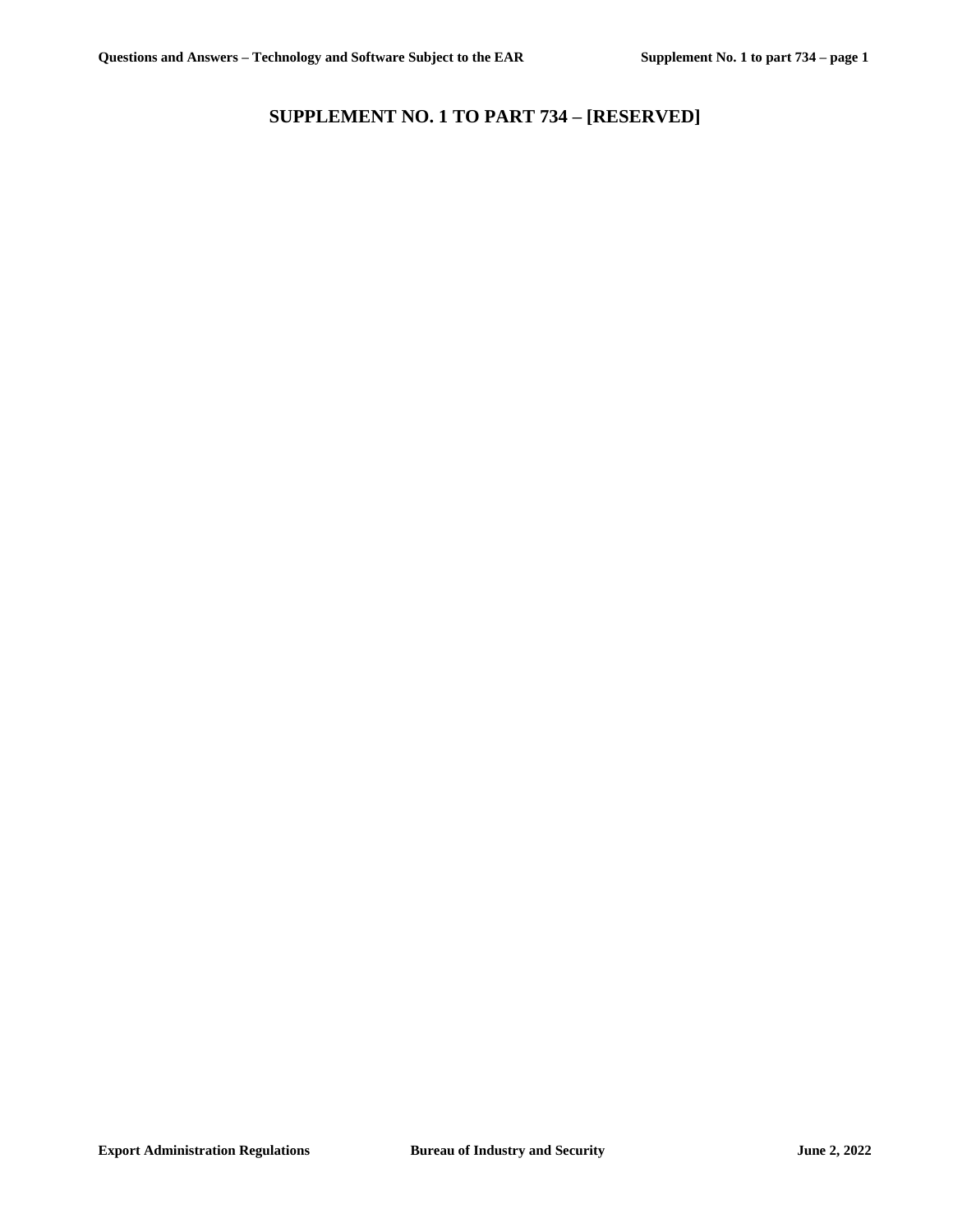# **SUPPLEMENT NO. 2 TO PART 734 - GUIDELINES FOR** *DE MINIMIS* **RULES**

<span id="page-20-0"></span>*(a)* Calculation of the value of controlled U.S. origin content in foreign-made items is to be performed for the purposes of  $\S$  734.4 of this part, to determine whether the percentage of U.S. origin content is *de minimis*. (Note that you do not need to make these calculations if the foreign made item does not require a license to the destination in question.) Use the following guidelines to perform such calculations:

**(1) U.S.-origin controlled content.** To identify U.S.-origin controlled content for purposes of the *de minimis* rules, you must determine the Export Control Classification Number (ECCN) of each U.S.-origin item incorporated into a foreign-made product. Then, you must identify which, if any, of those U.S.-origin items would require a license from BIS if they were to be exported or reexported (in the form in which you received them) to the foreignmade product's country of destination. For purposes of identifying U.S.-origin controlled content, you should consult the Commerce Country Chart in Supplement No. 1 to part 738 of the EAR and controls described in part 746 of the EAR (excluding U.S.-origin content that meets the criteria in  $§ 746.8(a)(5)$ . Part 744 of the EAR should not be used to identify controlled U.S. content for purposes of determining the applicability of the *de minimis* rules. In identifying U.S.-origin controlled content, do not take account of commodities, software, or technology that could be exported or reexported to the country of destination without a license (designated as "NLR") or under License Exception GBS (see part 740 of the EAR). Commodities subject only to short supply controls are not included in calculating U.S. content.

*Note to paragraph (a)(1): U.S.-origin controlled content is considered 'incorporated' for de minimis purposes if the U.S.-origin controlled item is: essential to the functioning of the foreign equipment; customarily included in sales of the foreign equipment; and reexported with the foreign produced item. U.S.-origin software may be 'bundled' with foreign produced commodities; see § 734.4 of this part. For purposes of determining de minimis levels, technology and source code used to design or produce foreign-made commodities or software are not considered to be incorporated into such foreign-made commodities or software.* 

**(2) Value of U.S.-origin controlled content.** The value of the U.S.-origin controlled content shall reflect the fair market price of such content in the market where the foreign product is being produced. In most cases, this value will be the same as the actual cost to the foreign manufacturer of the U.S. origin commodity, technology, or software. When the foreign manufacturer and the U.S. supplier are affiliated and have special arrangements that result in below-market pricing, the value of the U.S.-origin controlled content should reflect fair market prices that would normally be charged to unaffiliated customers in the same foreign market. If fair market value cannot be determined based upon actual armslength transaction data for the U.S.-origin controlled content in question, then you must determine another reliable valuation method to calculate or derive the fair market value. Such methods may include the use of comparable market prices or costs of production and distribution. The EAR do not require calculations based upon any one accounting system or U.S. accounting standards. However, the method you use must be consistent with your business practice.

## **(3) Foreign-made product value.**

**(i) General.** The value of the foreign-made product shall reflect the fair market price of such product in the market where the foreign product is sold. In most cases, this value will be the same as the actual cost to a buyer of the foreign-made product. When the foreign manufacturer and the buyer of their product are affiliated and have special arrangements that result in below-market pricing, the value of the foreign-made product should reflect fair market prices that would normally be charged to unaffiliated customers in the same foreign market. If fair market value cannot be determined based upon actual arms-length transaction data for the foreignmade product in question, then you must determine another reliable valuation method to calculate or derive the fair market value. Such methods may include the use of comparable market prices or costs of production and distribution. The EAR do not require calculations based upon any one accounting system or U.S. accounting standards. However, the method you use must be consistent with your business practice.